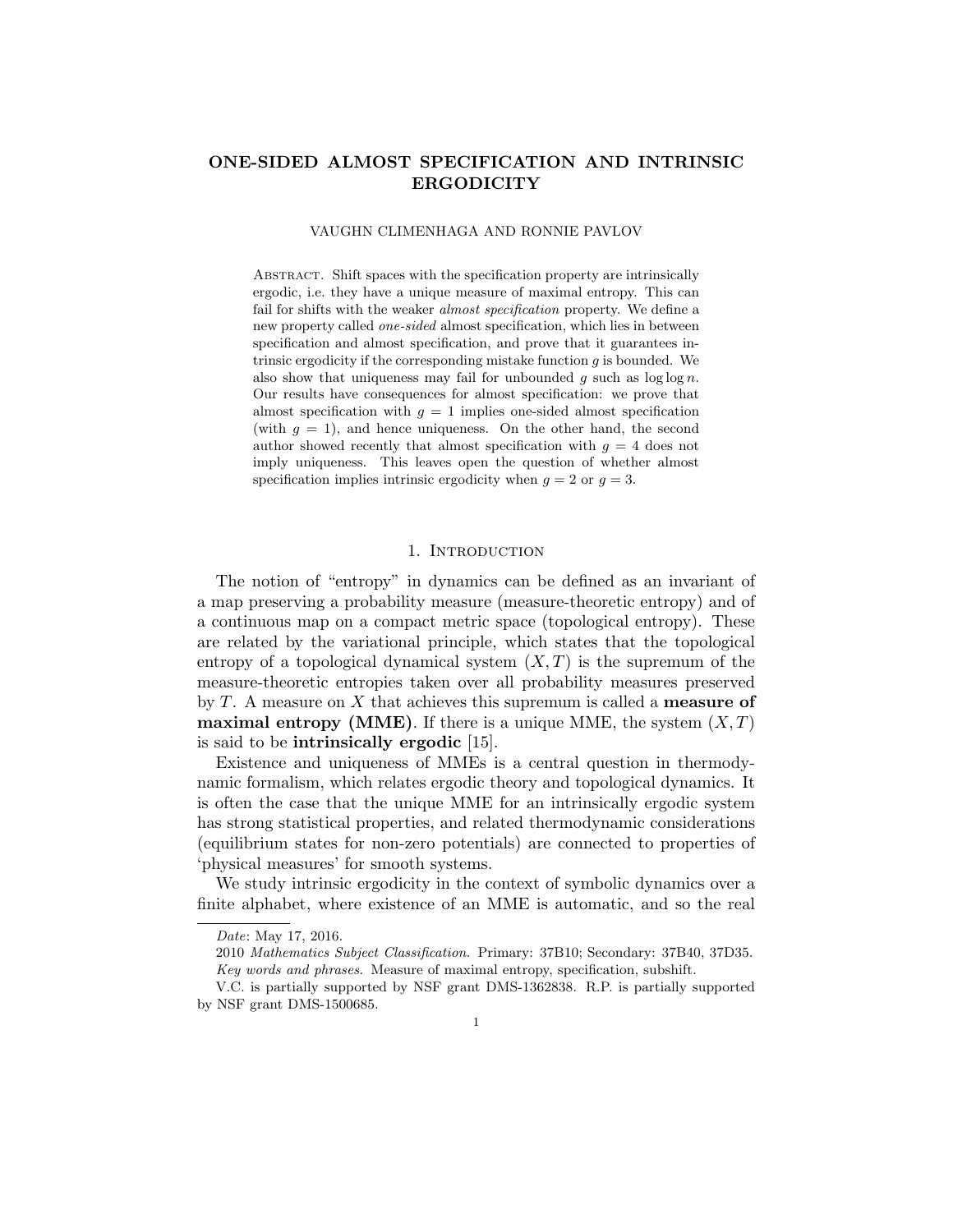question is uniqueness. Intrinsic ergodicity for mixing subshifts of finite type was proved by Parry [8] using Perron–Frobenius theory; a different proof for shift spaces with the specification property (which includes the class of mixing SFTs) was given by Bowen [3]. This property requires that any sequence of orbit segments can be shadowed by a single orbit that transitions from each segment to the next in uniformly bounded time; in symbolic dynamics, orbit segments are represented by words in the language of the shift.

Recently a number of weakened versions of the specification property have been used to study various questions in ergodic theory. This includes almost specification  $[7, 9, 10, 11, 13]$ , which allows one to concatenate arbitrary words in the language into a new word in the language if a "small" number of letters are allowed to change in each word. The number of changes is controlled by a sublinear "mistake function"  $g(n)$ ; see Section 2 for a formal definition. Almost specification is enough to establish various results in large deviation theory [11] and multifractal analysis [10, 13], but it was unknown for some time whether almost specification also implies intrinsic ergodicity. This question was answered in the negative by (independently) [7] and [9]; in fact, [9, Theorem 1.2] shows that intrinsic ergodicity may fail even with the constant mistake function  $q(n) = 4$ .

One motivation for almost specification is the fact that many natural examples satisfy it for small g, such as the classical  $\beta$ -shifts, which have almost specification with  $q = 1$  and do satisfy intrinsic ergodicity. In fact,  $\beta$ -shifts satisfy a slightly stronger property; when one wishes to concatenate some words  $w^{(1)}, \ldots, w^{(n)}$  together, it suffices to make the permitted number of changes to the words  $w^{(1)}, \ldots, w^{(n-1)}$ , and leave the final word  $w^{(n)}$ untouched. Though this might seem like an incremental strengthening, it proves quite important. We call this stronger notion left almost specification (LAS); our main result is that this property actually does imply intrinsic ergodicity if the mistake function  $q$  is bounded.

Theorem 1.1. *If* X *is a shift space with left almost specification for a bounded mistake function, then it has a unique measure of maximal entropy*  $\mu$ . Moreover,  $\mu$  *is the limiting distribution of periodic orbits; finally, the system*  $(X, \sigma, \mu)$  *is Bernoulli, and has exponential decay of correlations and the central limit theorem for Hölder observables.* 

We prove Theorem 1.1 in §3. This theorem covers the case when  $X$  has the usual specification property (see Lemma 2.15). We show in §4.1 that it also covers the case when  $X$  has the usual almost specification property with  $g = 1$ , and deduce the following.

Corollary 1.2. *If* X *is a shift space with almost specification for the mistake*  $function g \equiv 1$ , then it has a unique measure of maximal entropy  $\mu$ , and this *measure satisfies the conclusions of Theorem 1.1.*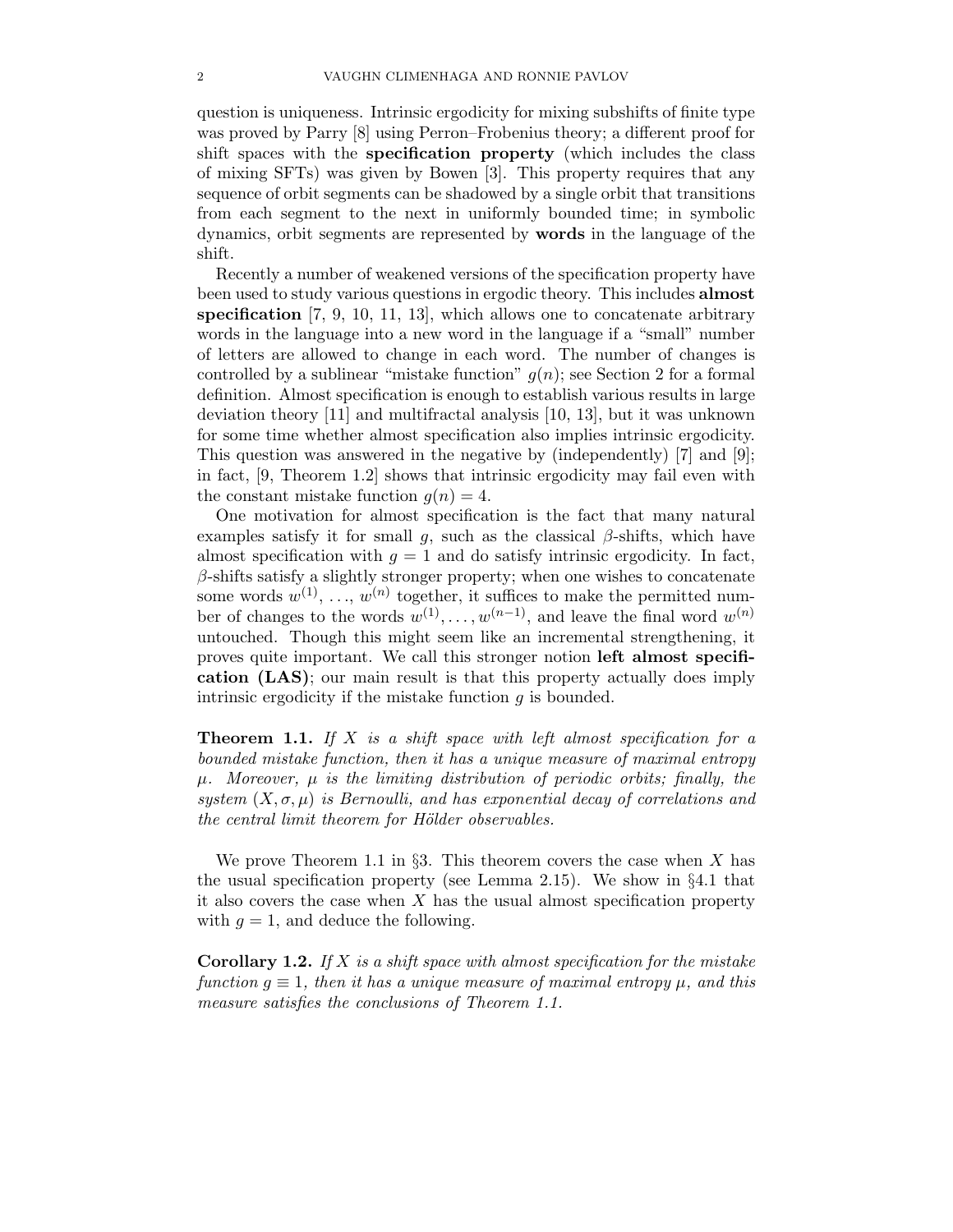Together with the result from [9] that  $g \equiv 4$  is not enough to guarantee uniqueness, we are led to the following open problem.

Question 1.3. *Does almost specification with mistake function*  $g \equiv 2$  *or* g ≡ 3 *guarantee intrinsic ergodicity?*

We observe that the approach of Corollary 1.2 does not immediately address Question 1.3, since once we allow  $g > 1$  we can no longer deduce one-sided almost specification.

Returning to shifts with LAS, we observe that the requirement of bounded mistake function cannot be relaxed too far; we prove that even doubly logarithmic growth of g does not imply intrinsic ergodicity.

**Theorem 1.4.** *There exists a subshift* X with LAS with  $g(n) = 1+2\log_2\log_2 n$ *and multiple measures of maximal entropy (with disjoint supports).*

This immediately leads to the following open problem.

Question 1.5. *Is there any unbounded function* g(n) *such that LAS with mistake function* g *implies intrinsic ergodicity?*

We omit details here, but using the example of Theorem 1.4 as a starting point, one can use higher-power presentations just as in [9] to create examples satisfying LAS with  $g = C \log \log N$  and multiple MMEs for arbitrarily small C. So, the mistake functions for which we do not know whether LAS implies uniqueness of MME are those functions which are unbounded, but have growth rate  $o(\log_2 \log_2 n)$ .

The example with multiple MMEs from Theorem 1.4 has exactly two ergodic MMEs, whose supports are disjoint. It is actually possible for a shift space to have two ergodic MMEs that are *both* fully supported – this is the case, for example, with the Dyck shift. This leads to the following natural question.

Question 1.6. *Is there an example of a subshift* X *with LAS for some sublinear mistake function for which there are multiple fully supported ergodic MMEs?*

The mechanism for uniqueness in Theorem 1.1 is a result from  $\vert 4 \vert$  that uses a certain non-uniform specification condition (superficially quite different from almost specification) to model  $X$  with a countable state Markov shift. A key intermediate step is the proof of a property called *entropy minimality* for the subshift  $X$  (see Definition 2.11). The following result shows that there is no unbounded  $g$  for which irreducibility and LAS with mistake function  $g$ implies entropy minimality. This means that if any such  $g$  implies intrinsic ergodicity, it could not be proved via our methods.

**Theorem 1.7.** For every unbounded  $g(n)$ , there is an irreducible subshift X *satisfying LAS with mistake function* g(n) *and which is not entropy minimal.*

The conditions in [4] are mild variants of conditions introduced in [5], where they were used to prove that not only are  $\beta$ -shifts intrinsically ergodic,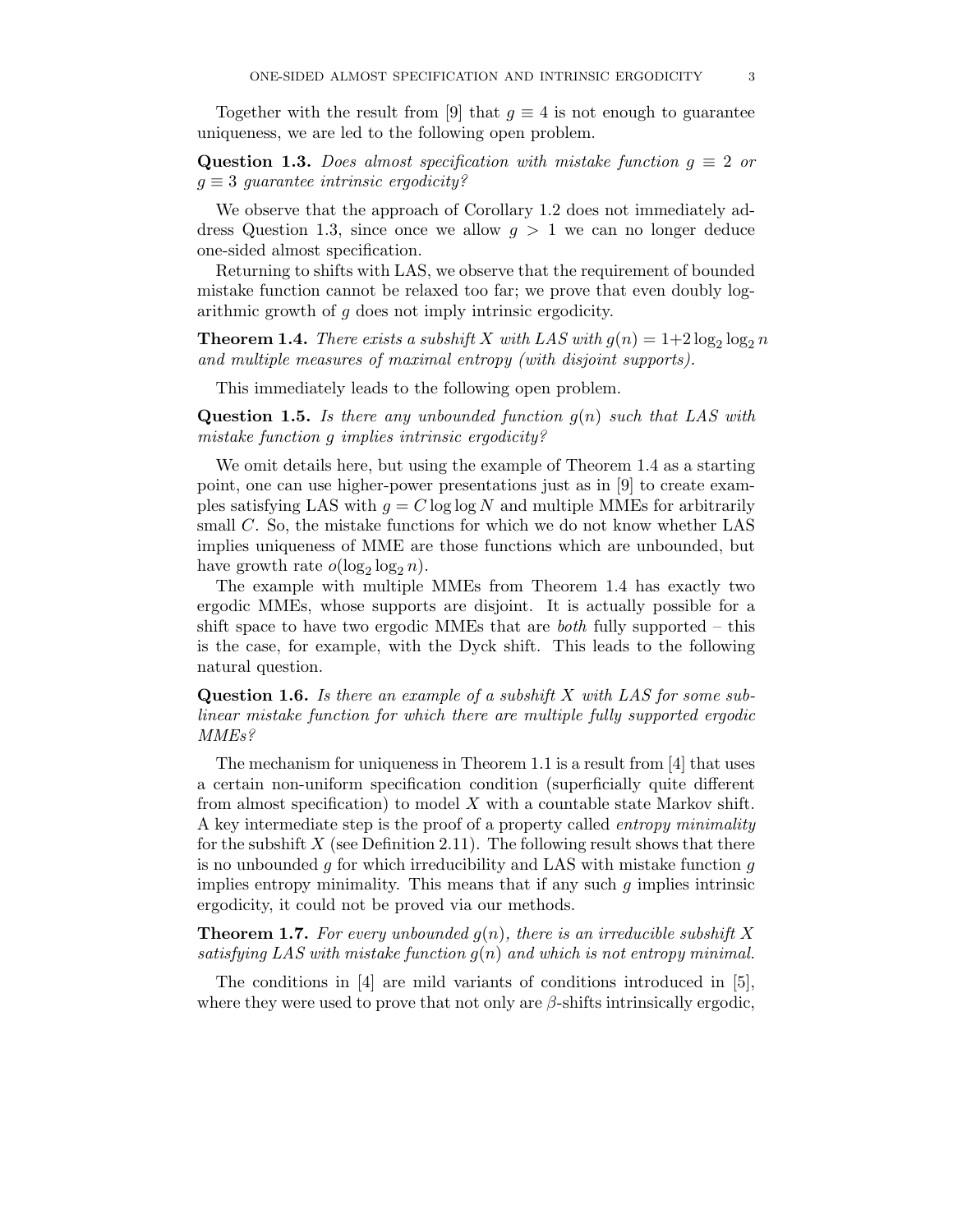but so are their subshift factors. Although the conditions from [5] are wellbehaved under passing to factors, their behaviour upon passing to products is not immediately clear. On the other hand, as we will prove in the following result, the hypotheses of Theorem 1.1 are stable under both products and factors.

Proposition 1.8. *If* X, Y *are shift spaces satisfying LAS with bounded* g*, then so is their product*  $X \times Y$ *. Similarly, if* X *is a shift space satisfying LAS with bounded* g*, and* Z *is a symbolic factor of* X*, then* Z *satisfies LAS with bounded* g*.*

**Remark 1.9.** Since  $\beta$ -shifts satisfy LAS with  $q = 1$ , Proposition 1.8 implies that any shift created by taking iterated products/factors of  $\beta$ -shifts also has unique MME. For example, given any  $\beta$ ,  $\beta'$ , we can define  $X_{\beta,\beta'}$  to be the subshift consisting of all sequences created by coordinate-wise sums of points from the  $\beta$ -shifts  $X_{\beta}$  and  $X_{\beta'}$ . It is clear that  $X_{\beta,\beta'}$  is a factor of the direct product  $X_{\beta} \times X_{\beta'}$  (induced by the letter-to-letter map  $(i, j) \mapsto i + j$ ), and so every  $X_{\beta,\beta'}$  also has unique MME. It is quite possible that the methods of [5] or [4] could also be used to prove uniqueness of MME for these shifts, but it would be more difficult.

In §2 we give all the relevant definitions. Theorem 1.1 is proved in §3, and the remainder of the proofs are given in §4.

#### 2. Definitions and preliminaries

## 2.1. Symbolic dynamics.

Definition 2.1. Let A be a finite set, which we call an alphabet. The full **shift** over A is the set  $A^{\mathbb{Z}} = \{ \cdots x(-1) \ x(0) \ x(1) \ \cdots \ : \ x(i) \in A \}$ , which is a compact metric space with the metric  $\rho(x, y) = 2^{-\min\{|k| : x(k) \neq y(.)\}}$ .

A word over A is an element of  $A^* := \bigcup_{n=0}^{\infty} A^n$ . Given a word  $w \in A^n$ , we write  $|w| = n$  for the **length** of the word. (We will also use |S| to refer to cardinalities of finite sets, however the usage should always be clear from context.) Given  $x \in A^{\mathbb{Z}}$  and  $i < j \in \mathbb{Z}$ , we write  $x([i,j]) = x(i)x(i +$ 1) · ·  $x(j)$  for the word of length  $j - i + 1$  that begins at position i and ends at position j.

**Definition 2.2.** The **shift action**, denoted by  $\{\sigma^n\}_{n\in\mathbb{Z}}$ , is the Z-action on a full shift  $A^{\mathbb{Z}}$  defined by  $(\sigma^n x)(m) = x(m+n)$  for  $m, n \in \mathbb{Z}$ . A shift space over A (or subshift) is a closed subset of the full shift  $A^{\mathbb{Z}}$  that is invariant under the shift action. Every subshift is a compact metric space with respect to the induced metric from  $A^{\mathbb{Z}}$ .

The shift  $\sigma := \sigma^1$  is a homeomorphism on any subshift X, making  $(X, \sigma)$ a topological dynamical system. A subshift is characterized by its list of forbidden words  $\mathcal{F} \subset A^*$ : given any such  $\mathcal{F}$ , the set  $X_{\mathcal{F}} := \{x \in A^{\mathbb{Z}}\}$ :  $x([i, j]) \notin \mathcal{F}$   $\forall i, j \in \mathbb{Z}, i < j$  is closed and shift-invariant, and any subshift can be represented in this way.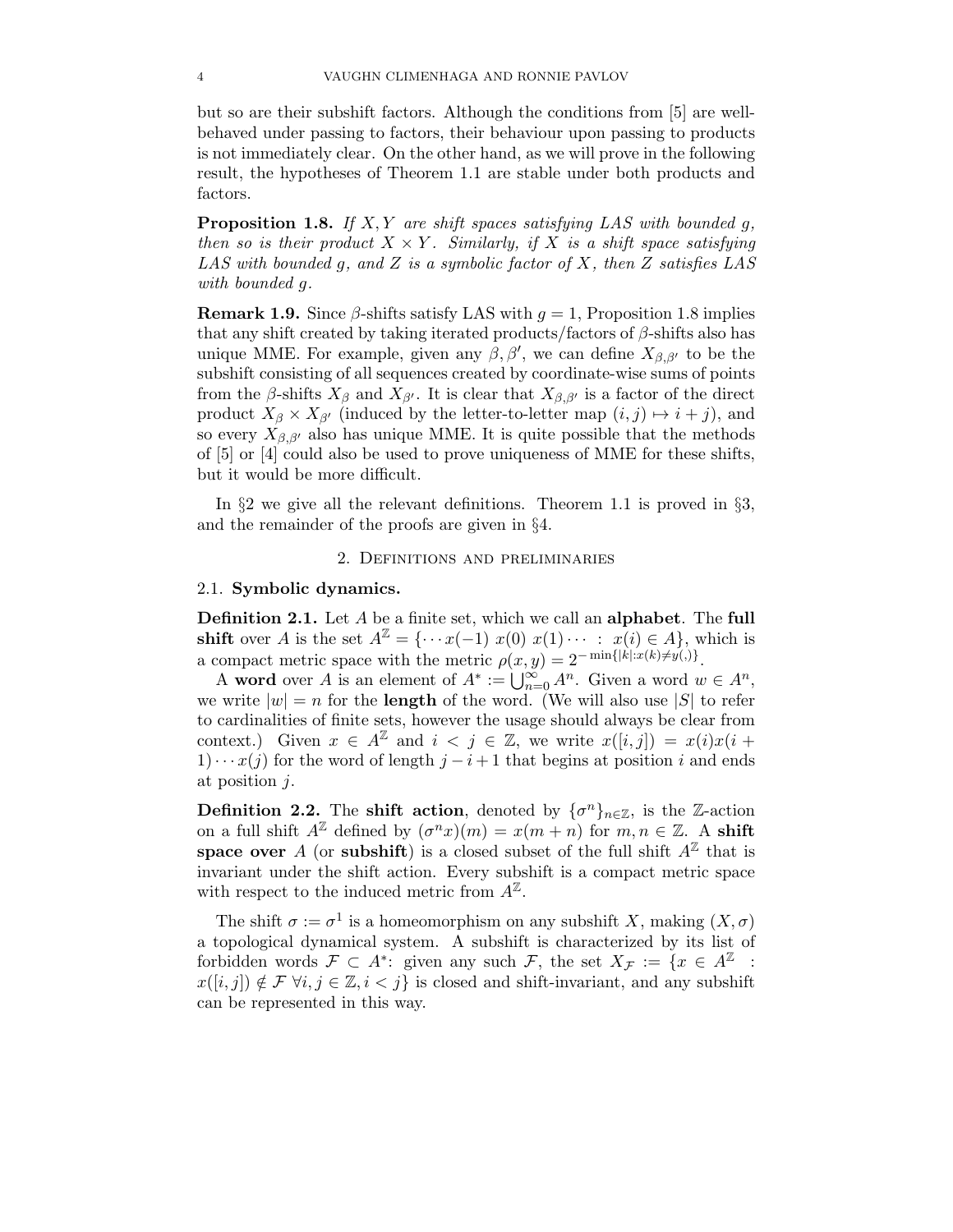**Definition 2.3.** The language of a subshift X, denoted by  $\mathcal{L}(X)$ , is the set of all words which appear in points of X. For any  $n \in \mathbb{N}$ , we write  $\mathcal{L}_n(X) := \mathcal{L}(X) \cap A^n$  for the set of words in the language of X with length n. We will also need to deal with collections of words  $\mathcal{D} \subset \mathcal{L}(X)$ , and given such a collection we write  $\mathcal{D}_n = \mathcal{D} \cap \mathcal{L}_n(X)$  for the set of words in  $\mathcal D$  with length n.

A collection of words  $\mathcal{D} \subset A^*$  is said to be **factorial** if it is closed under passing to subwords. The language  $\mathcal{L}(X)$  of a subshift is factorial, but we will also have to deal with subsets  $\mathcal{D} \subset \mathcal{L}(X)$  that are not factorial. Observe that if  $D$  is factorial, then

(2.1) 
$$
|\mathcal{D}_{m+n}| \leq |\mathcal{D}_m| \cdot |\mathcal{D}_n| \text{ for all } m, n \in \mathbb{N}.
$$

**Definition 2.4.** For any subshift X and word  $w \in \mathcal{L}_n(X)$ , the cylinder set [w] is the set of all  $x \in X$  with  $x([1, n]) = w$ . The shift X is **irreducible** (or **topologically transitive**) if for any  $u, v \in \mathcal{L}(X)$ , there exists n so that  $[u] \cap \sigma^{-n}[v] \neq \emptyset$ , or equivalently if there exists a word w so that  $uwv \in \mathcal{L}(X)$ .

2.2. Thermodynamic formalism for shift spaces. We recall some of the main elements of thermodynamic formalism as they appear in the context of shift spaces; further details and results can be found in [14].

**Definition 2.5.** The **topological entropy** of a subshift  $X$  is

(2.2) 
$$
h(X) := \lim_{n \to \infty} \frac{1}{n} \ln |\mathcal{L}_n(X)| = \inf_{n \in \mathbb{N}} \frac{1}{n} \ln |\mathcal{L}_n(X)|,
$$

where existence of the limit and the second equality follow from  $(2.1)$  and a standard lemma regarding subadditive sequences. We will also need to consider the entropy of a subset of the language: given  $\mathcal{D} \subset \mathcal{L}(X)$ , we write

(2.3) 
$$
h(\mathcal{D}) := \limsup_{n \to \infty} \frac{1}{n} \ln |\mathcal{D}_n|,
$$

where in general the limit may not exist.

We will make occasional use of the following elementary fact:

(2.4) 
$$
h(C \cup \mathcal{D}) = \max(h(C), h(\mathcal{D})).
$$

If  $\mathcal{D} \subset A^*$  is factorial, then just as with  $\mathcal{L}(X)$ , (2.1) shows that the limit in (2.3) exists and is equal to  $\inf_n \frac{1}{n}$  $\frac{1}{n} \ln |\mathcal{D}_n|$ . The following consequence of this is useful enough to be worth stating formally.

**Lemma 2.6.** For any factorial  $\mathcal{D} \subset A^*$ , we have  $|\mathcal{D}_n| \geq e^{nh(\mathcal{D})}$  for every  $n \in \mathbb{N}$ . In particular, for any subshift X, we have  $|\mathcal{L}_n(X)| \geq e^{nh(X)}$ .

Given a factorial set of words  $\mathcal{D} \subset A^*$ , one can define a subshift  $X(\mathcal{D})$  by the condition that  $x \in X(\mathcal{D})$  if and only if every subword of x is in  $\mathcal{D}$ . The language of  $X(\mathcal{D})$  is contained in  $\mathcal{D}$ , so clearly  $h(X(\mathcal{D})) \leq h(\mathcal{D})$ . However, we may have  $\mathcal{L}(X(\mathcal{D})) \subsetneq \mathcal{D}$ , since there could be words in  $\mathcal D$  that do not appear as subwords of arbitrarily long words of  $D$ . Accordingly, we will need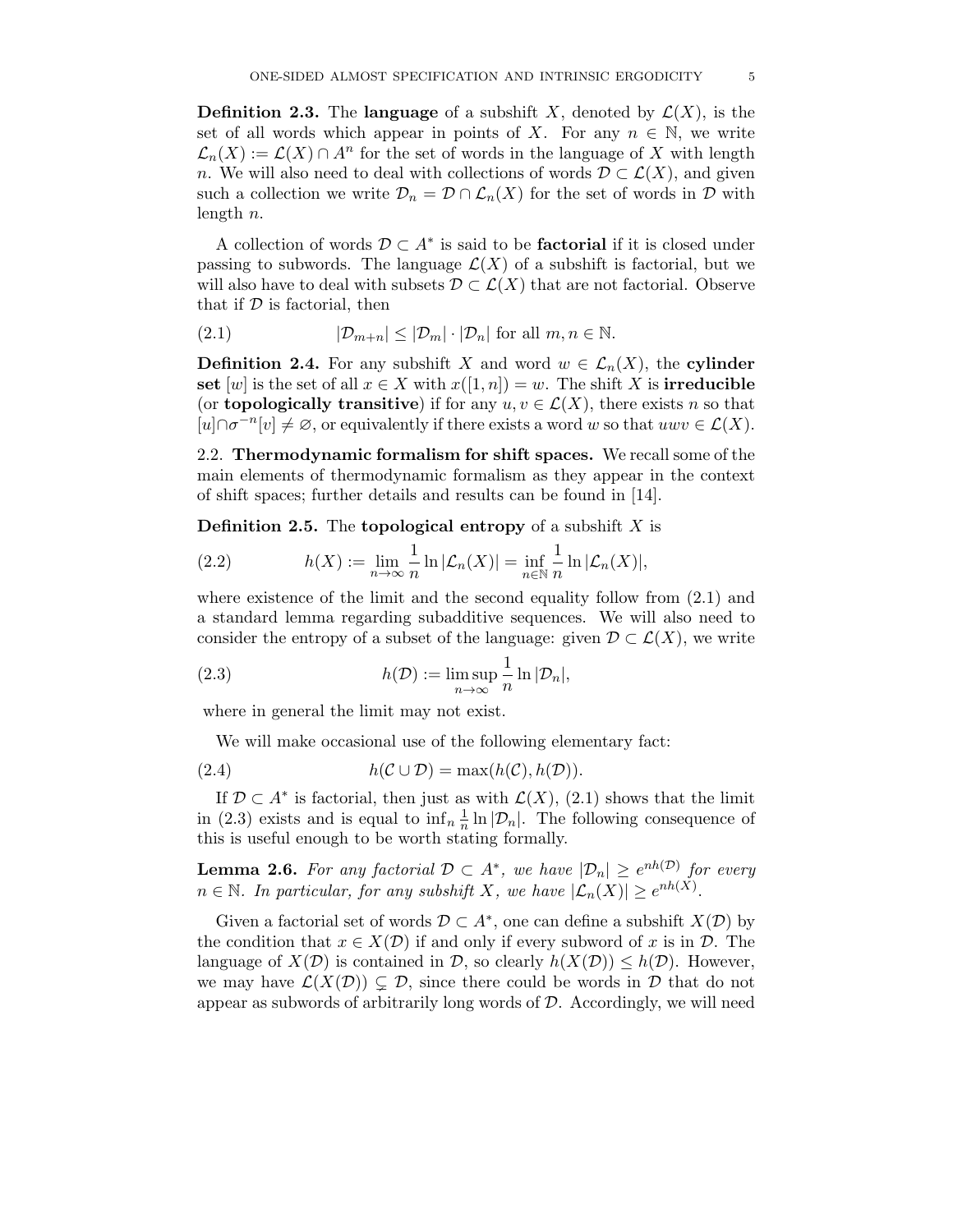the following result, which is proved in §4.5 and applies even when  $\mathcal{L}(X(\mathcal{D}))$ is smaller than D.

**Lemma 2.7.** Let  $D$  be a factorial set of words. Then  $h(X(D)) = h(D)$ .

Now we recall some definitions from measure-theoretic dynamics. We write  $\mathcal{M}(A^{\mathbb{Z}})$  for the space of  $\sigma$ -invariant Borel probability measures on the full shift, and similarly  $\mathcal{M}(X)$  will denote the elements of  $\mathcal{M}(A^{\mathbb{Z}})$  that give full weight to  $X$ .

**Definition 2.8.** The measure-theoretic entropy of  $\mu \in \mathcal{M}(A^{\mathbb{Z}})$  is

$$
h(\mu) := \lim_{n \to \infty} \frac{-1}{n} \sum_{w \in A^n} \mu([w]) \ln \mu([w]),
$$

where terms with  $\mu([w]) = 0$  are omitted from the sum. (Existence of the limit is a standard result and again uses subadditivity.)

The variational principle [14, Theorem 8.6] relates the two kinds of entropy: for every subshift X, we have  $h(X) = \sup\{h(\mu) : \mu \in \mathcal{M}(X)\}.$ 

Definition 2.9. A measure of maximal entropy (MME) for a subshift X is an invariant measure  $\mu \in \mathcal{M}(X)$  for which  $h(\mu) = h(X)$ . The shift X is said to be intrinsically ergodic if it has a unique MME.

We will need the following standard result on construction of measures with large (or full) entropy, which follows from the second half of the proof of [14, Theorem 8.6].

**Lemma 2.10.** *Let* X *be a shift space and*  $n_k \to \infty$ *. Given*  $\mathcal{D}_{n_k} \subset \mathcal{L}_{n_k}(X)$ *and any choice of*  $x_v \in [v]$  *for each*  $v \in \mathcal{D}_{n_k}$ *, consider the measures*  $\nu_k =$ 1  $\frac{1}{|\mathcal{D}_{n_k}|} \sum_{v \in \mathcal{D}_{n_k}} \delta_{x_v}$  and  $\mu_k = \frac{1}{n_k}$  $\frac{1}{n_k}\sum_{i=0}^{n_k-1}\sigma_*^i$ ∗ νk*. Then any weak\* limit point* µ *of the sequence*  $\mu_k$  *is a*  $\sigma$ *-invariant measure with*  $h(\mu) \geq \liminf \frac{1}{n_k} \ln |\mathcal{D}_{n_k}|$ . In particular, if  $\liminf_{n_k} \frac{1}{n_k} \ln |D_{n_k}| = h(X)$ , then any weak\* limit point of the *sequence*  $\mu_k$  *is an MME for X.* 

Our main goal is to prove that certain shift spaces are intrinsically ergodic. A key intermediate step in our approach will be to establish the property of entropy minimality, first defined in [6].

**Definition 2.11.** A subshift  $X$  is entropy minimal if every nonempty proper subshift  $X' \subsetneq X$  has topological entropy less than  $h(X)$ .

Two equivalent formulations are easily checked and will be useful later. Firstly, X is clearly entropy minimal iff for all  $w \in \mathcal{L}(X)$ , the subshift

 $X_w := \{x \in X : x \text{ does not contain } w \text{ as a subword}\}\$ 

has topological entropy less than  $h(X)$ . Also, X is entropy minimal iff all measures of maximal entropy of  $X$  are **fully supported** (meaning that every open set in  $X$  has positive measure). In particular, entropy minimality holds whenever  $X$  is intrinsically ergodic and has a fully supported MME that is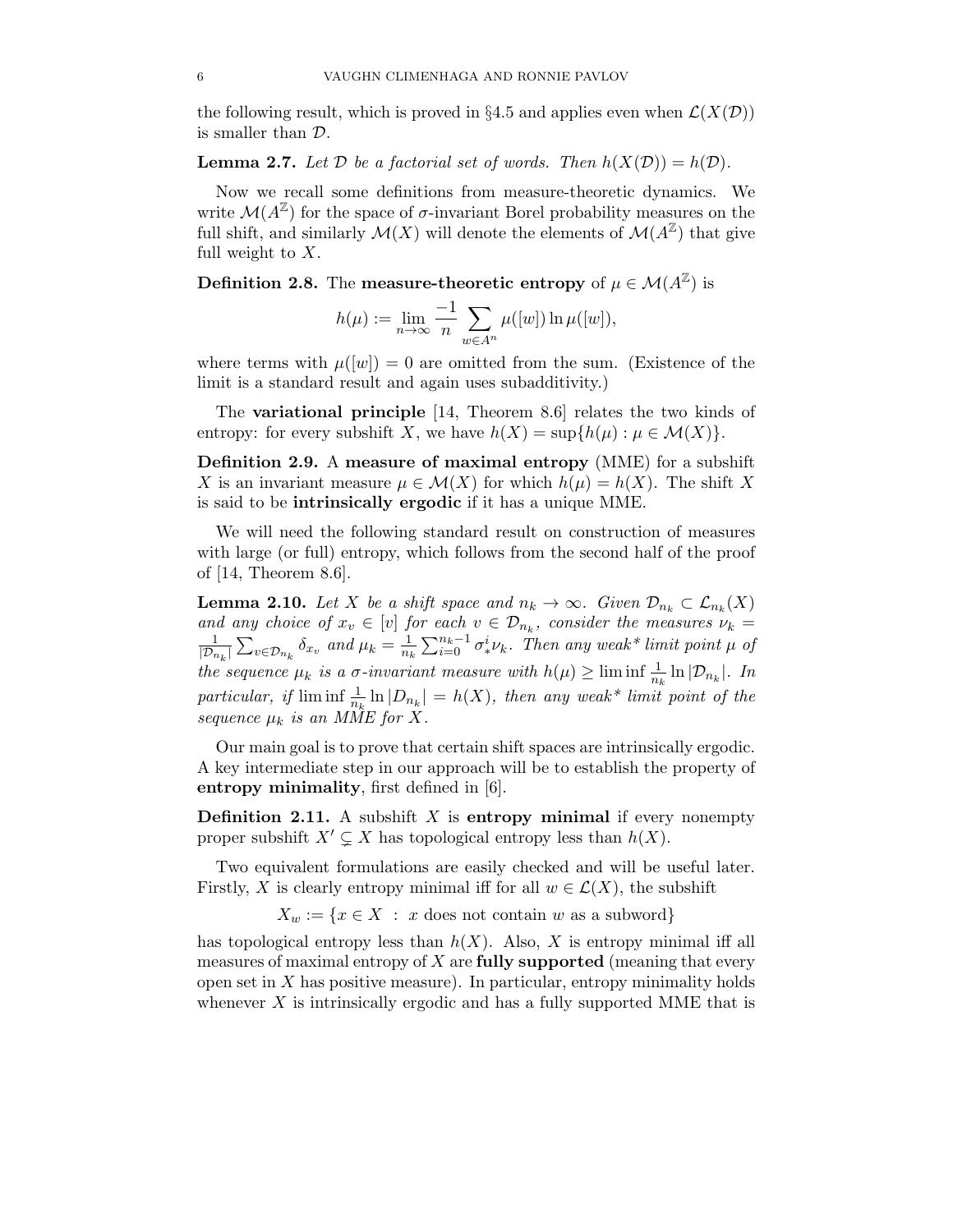fully supported. Such shifts include all mixing SFTs and, more generally, the class of shifts that we will study.

2.3. Specification properties. By upper semi-continuity of the entropy function  $h: \mathcal{M}(X) \to [0, \ln |A|]$  (or by applying Lemma 2.10 with  $\mathcal{D} =$  $\mathcal{L}(X)$ , every subshift X has at least one MME. We will be interested in the question of uniqueness, taking the following definition as our starting point.

**Definition 2.12.** A subshift  $X$  has the **specification** property if there is  $\tau \in \mathbb{N}$  such that for every  $v, w \in \mathcal{L}(X)$  there is  $u \in \mathcal{L}(X)$  such that  $|u| = \tau$ and  $vuw \in \mathcal{L}(X)$ .

It was shown by Bowen [2] that specification implies uniqueness of the  $MME<sup>1</sup>$  More recently, various weakenings of the specification property have been introduced. The version we will focus on was introduced by Pfister and Sullivan [11] as the "g-almost product property"; we will follow the convention of [13] and call this property almost specification.

In this definition and the remainder of the paper, the distance between two words v, w (which is only defined when  $|v| = |w|$ ) is always assumed to be the **Hamming distance**  $d(v, w) := |\{i : v(i) \neq w(i)\}|$ . We will frequently use the associated Hamming balls

(2.5) 
$$
B_m(w) := \{ v \in \mathcal{L}_{|w|}(X) : d(v, w) \le m \}.
$$

**Definition 2.13.** A subshift X has almost specification (or AS) with mistake function  $q(n)$  if

- $\bullet \ \frac{g(n)}{n} \to 0$
- For any words  $w^{(1)}, w^{(2)}, \ldots, w^{(k)} \in \mathcal{L}(X)$ , there exist words  $w'^{(1)}$ ,  $w'(2), \ldots, w'(k) \in \mathcal{L}(X)$  so that  $d(w'(i), w^{(i)}) \leq g(|w^{(i)}|)$  for  $1 \leq i \leq k$ , and the concatenation  $w'(1)w'(2)...w'(k)$  is in  $\mathcal{L}(X)$ .

We will also consider the following slightly stronger property.

**Definition 2.14.** A subshift X has left almost specification (or LAS) with mistake function  $g(n)$  if

- $\bullet \ \frac{g(n)}{n} \to 0$
- For any words  $w^{(1)}, w^{(2)} \in \mathcal{L}(X)$ , there exists a word  $w'(1)$  in  $\mathcal{L}(X)$ where  $d(w'^{(1)}, w^{(1)}) \leq g(|w^{(1)}|)$  and  $w'^{(1)}w^{(2)} \in \mathcal{L}(X)$ .

We first quickly demonstrate that specification does in fact imply LAS with bounded q.

Lemma 2.15. *If* X *has specification, then it has LAS with bounded* g*.*

<sup>1</sup>Bowen's original definition is made in a more general setting and has a few more hypotheses, including periodicity of the "glued" word; in the setting of subshifts it turns out that our definition is equivalent to his [1].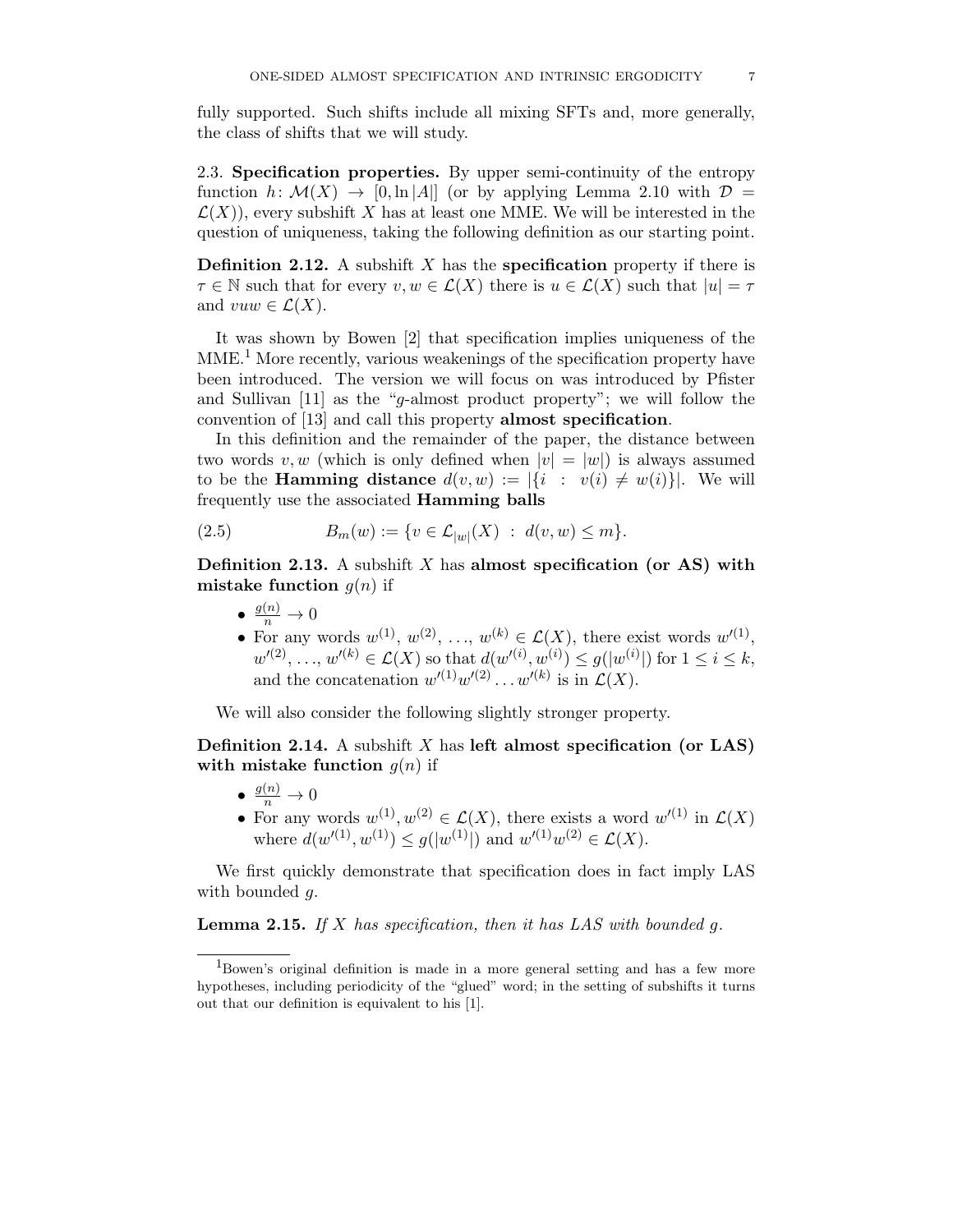*Proof.* Suppose that X has specification; then there exists  $\tau$  so that for all  $v, w \in \mathcal{L}(X)$ , there exists  $u \in \mathcal{L}(X)$  with  $|u| = \tau$  such that  $vuw \in$  $\mathcal{L}(X)$ . We claim that X has LAS with  $g(n) = \tau$ . To see this, choose any  $w^{(1)}, w^{(2)} \in \mathcal{L}(X)$ . If  $|w^{(1)}| \leq \tau$ , then choose any word  $w'^{(1)}$  with length  $|w^{(1)}|$  which can precede  $w^{(2)}$  in a point of X; then trivially  $d(w^{(1)}, w'^{(1)}) \leq \tau$ and  $w'(1)w^{(2)} \in \mathcal{L}(X)$ . If  $|w^{(1)}| > \tau$ , then define v to be the word obtained by removing the final  $\tau$  letters of  $w^{(1)}$ . Then by specification, there exists u with  $|u| = \tau$  so that  $vuw^{(2)} \in \mathcal{L}(X)$ . Again  $d(vu, w^{(1)}) \leq \tau$ . In both cases, we found  $w'(1)$  with  $d(w^{(1)}, w'(1)) \leq \tau$  and  $w'(1)w^{(2)} \in \mathcal{L}(X)$ , so X has LAS with  $g = \tau$ .

The reader may check that if X has LAS with  $g(n)$ , it also has LAS with  $g'(n)$  defined by  $g'(n) = \min\{g(k) : k \geq n\}$ , and so we always assume without loss of generality that  $g$  is nondecreasing. There are many subshifts known to satisfy AS and/or LAS; for instance, any  $\beta$ -shift has LAS with gap function  $g(n) = 1$  (see [10]); since  $\beta$ -shifts only have specification for a Lebesgue-null set of values of  $\beta$ , this also demonstrates that the converse of Lemma 2.15 fails, and so LAS with bounded  $g$  is a more general property than specification. Many of the so-called S-gap shifts satisfy AS (with gap function dependent on  $S$ ). Obviously there is a corresponding notion of right almost specification, and all of our proofs carry over to that case in a standard way. (See the proof of Corollary 1.2 for more details.) So, though our results are stated for subshifts with LAS, they really apply to subshifts satisfying either type of "one-sided" almost specification.

We observe that LAS implies AS.

Lemma 2.16. *If a subshift has LAS with mistake function* g(n)*, then it has AS with mistake function* g(n)*.*

*Proof.* We claim that LAS with mistake function  $g(n)$  implies the following statement, which implies AS with mistake function  $g(n)$ : for any words  $w^{(1)}$ ,  $w^{(2)}, \ldots, w^{(k)} \in \mathcal{L}(X)$ , there exist words  $w'^{(1)}, w'^{(2)}, \ldots, w'^{(k-1)} \in \mathcal{L}(X)$  so that  $d(w'^{(i)}, w^{(i)}) \leq g(|w^{(i)}|)$  for  $1 \leq i \leq k-1$ , and  $w'^{(1)}w'^{(2)} \dots w'^{(k-1)}w^{(k)}$ is in  $\mathcal{L}(X)$ . (Here, note that  $w'^{(k)}$  was not defined, i.e.  $w^{(k)}$  does not need to be changed in the concatenation.)

This is proved via induction on k. For  $k = 2$ , this is exactly the definition of LAS, so the base case is proved. If the statement above is true for  $k$ , then given any words  $w^{(1)}, w^{(2)}, \ldots, w^{(k+1)} \in \mathcal{L}(X)$ , first use LAS to define  $w'^{(k)}$ with  $d(w'^{(k)}, w^{(k)}) \leq g(|w^{(k)}|)$  so that  $w'^{(k)}w^{(k+1)} \in \mathcal{L}(X)$ , and then apply the inductive hypothesis to the k words  $w^{(1)}, w^{(2)}, \ldots, w^{(k-1)}, w'^{(k)}w^{(k+1)}$  to yield the desired  $w'^{(i)}$  for  $1 \leq i \leq k-1$ .

Almost specification has been used in the literature to study statistical behavior such as large deviations [10] and multifractal properties [11, 13]. In [5], the first author and D.J. Thompson introduced a new non-uniform version of the specification property that guarantees intrinsic ergodicity, and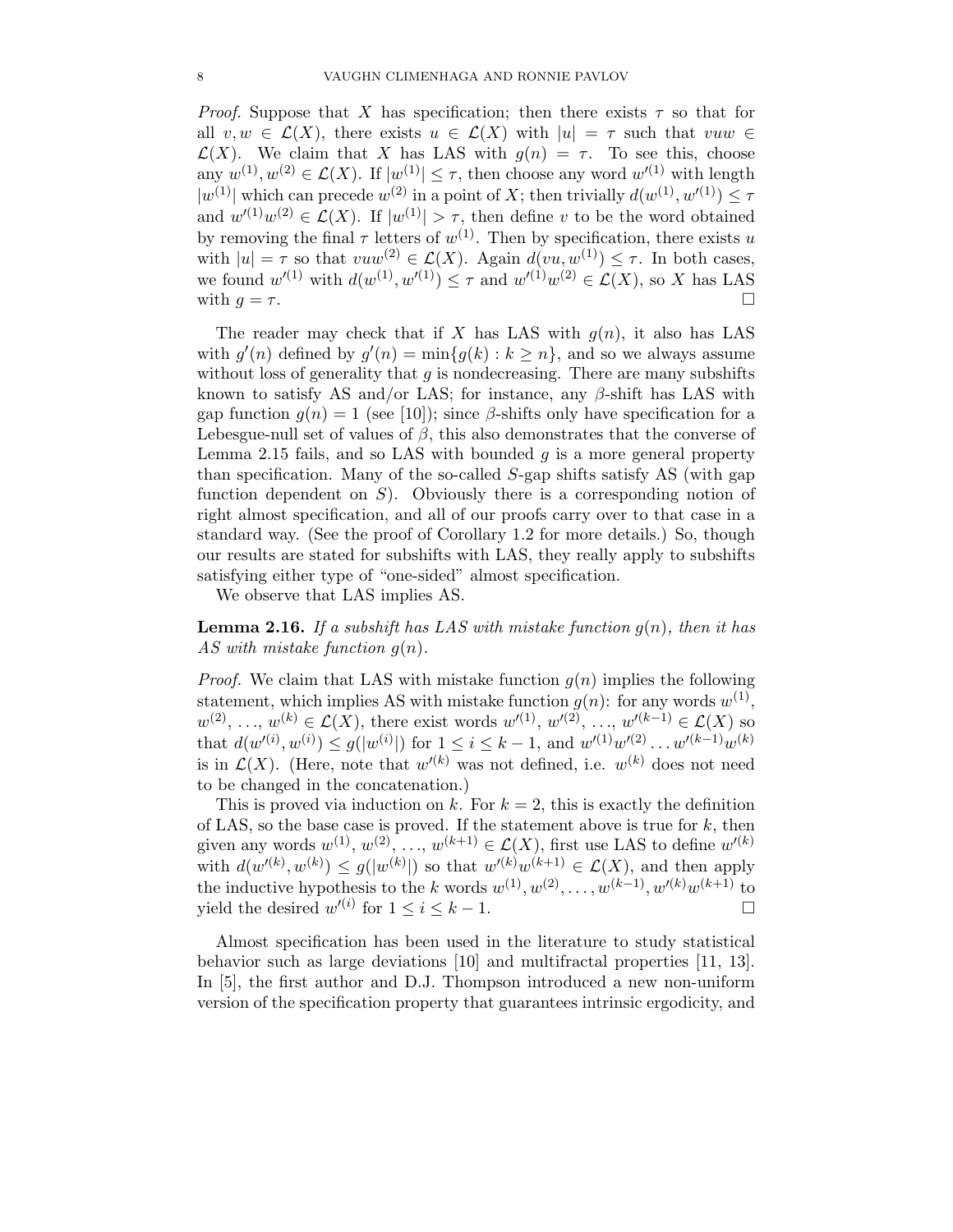asked whether or not almost specification could be used to prove intrinsic ergodicity. It was shown by the second author in [9] that almost specification does not imply intrinsic ergodicity, even for  $g \equiv 4$ . To prove Theorem 1.1, we will show that *left* almost specification with any *constant* mistake function implies a version of the non-uniform specification property from  $[4, 5]$ . This property requires the existence of  $\mathcal{C}^p, \mathcal{G}, \mathcal{C}^s \subset \mathcal{L}(X)$  such that

- [I] there exists  $\tau \in \mathbb{N}$  such that for every  $v, w \in \mathcal{G}$ , there exists  $u \in \mathcal{L}(X)$ such that  $|u| = \tau$  and  $vuw \in \mathcal{G}$  (we say that " $\mathcal{G}$  has specification")
- [II]  $h(\mathcal{C}^p \cup \mathcal{C}^s \cup (\mathcal{L} \setminus \mathcal{C}^p \mathcal{G} \mathcal{C}^s)) < h(X).$

In light of [I], the collections  $\mathcal{C}^p$ ,  $\mathcal{C}^s$ , and  $\mathcal{L} \setminus \mathcal{C}^p\mathcal{G}\mathcal{C}^s$  are thought of as obstructions to specification, since words in  $C^p\mathcal{GC}^s$  can be glued together (as in the specification property) provided we are first allowed to remove an element of  $\mathcal{C}^p$  from the front of the word, and an element of  $\mathcal{C}^s$  from the end. Thus [I]–[II] can be informally stated as the requirement that "obstructions to specification have small entropy". These conditions appeared in [5] (in a mildly different form), where a third condition was also required that controls how quickly words of the form uvw with  $u \in \mathcal{C}^p$ ,  $v \in \mathcal{G}$ ,  $w \in \mathcal{C}^s$ with  $|u|, |w| \leq M$  can be extended to words in G. In our setting of LAS with bounded g, we produce  $\mathcal{C}^p$ ,  $\mathcal{G}, \mathcal{C}^s$  satisfying [I]-[II], but it is not clear whether the collections we produce satisfy this third condition, and so we cannot apply the results from [5]. Rather, we use the following conditions on  $\mathcal G$  that were introduced in [4], which we are able to verify in our setting; roughly speaking, these ask that intersections and unions of words in  $\mathcal G$  are again in  $\mathcal G$  (under some mild conditions).

- [III<sub>a</sub>] There is  $L \in \mathbb{N}$  such that if  $x \in X$  and  $i \leq j \leq k \leq \ell$  are such that  $k - j \geq L$  and  $x([i, k]), x([j, \ell]) \in \mathcal{G}$ , then  $x([j, k]) \in \mathcal{G}$ .
- [III<sub>b</sub>] There is  $L \in \mathbb{N}$  such that if  $x \in X$  and  $a \leq i \leq j \leq k \leq \ell$  are such that  $k - j \geq L$  and  $x([i, k]), x([j, \ell]), x([a, \ell]) \in \mathcal{G}$ , then  $x([i, \ell]) \in \mathcal{G}$ .

It was shown in [4] that conditions  $[I]$ – $[III_b]$  guarantee intrinsic ergodicity, as well as strong statistical properties for the unique MME, which we describe next. We observe that although [4, Theorem 1.1] is stated using a stronger version of  $\text{[III}_a\text{]}-\text{[III}_b\text{]}$  (in which no assumption on  $x([a, \ell])$  is given in  $[\mathbf{III}_b]$ , the condition that we use here is sufficient; the result we need is stated as Theorem 2.22 below, and proved in  $\S 3.4$  using [4, Theorems 3.1(B) and 3.2].

2.4. Statistical properties. The unique MMEs that [4, Theorem 1.1] produces will have the following strong statistical properties.

**Definition 2.17.** A measure  $\mu \in \mathcal{M}(X)$  satisfies an upper Gibbs bound if there is  $Q_1 > 0$  such that  $\mu[w] \leq Q_1 e^{-|w|h(X)}$  for all  $w \in \mathcal{L}(X)$ .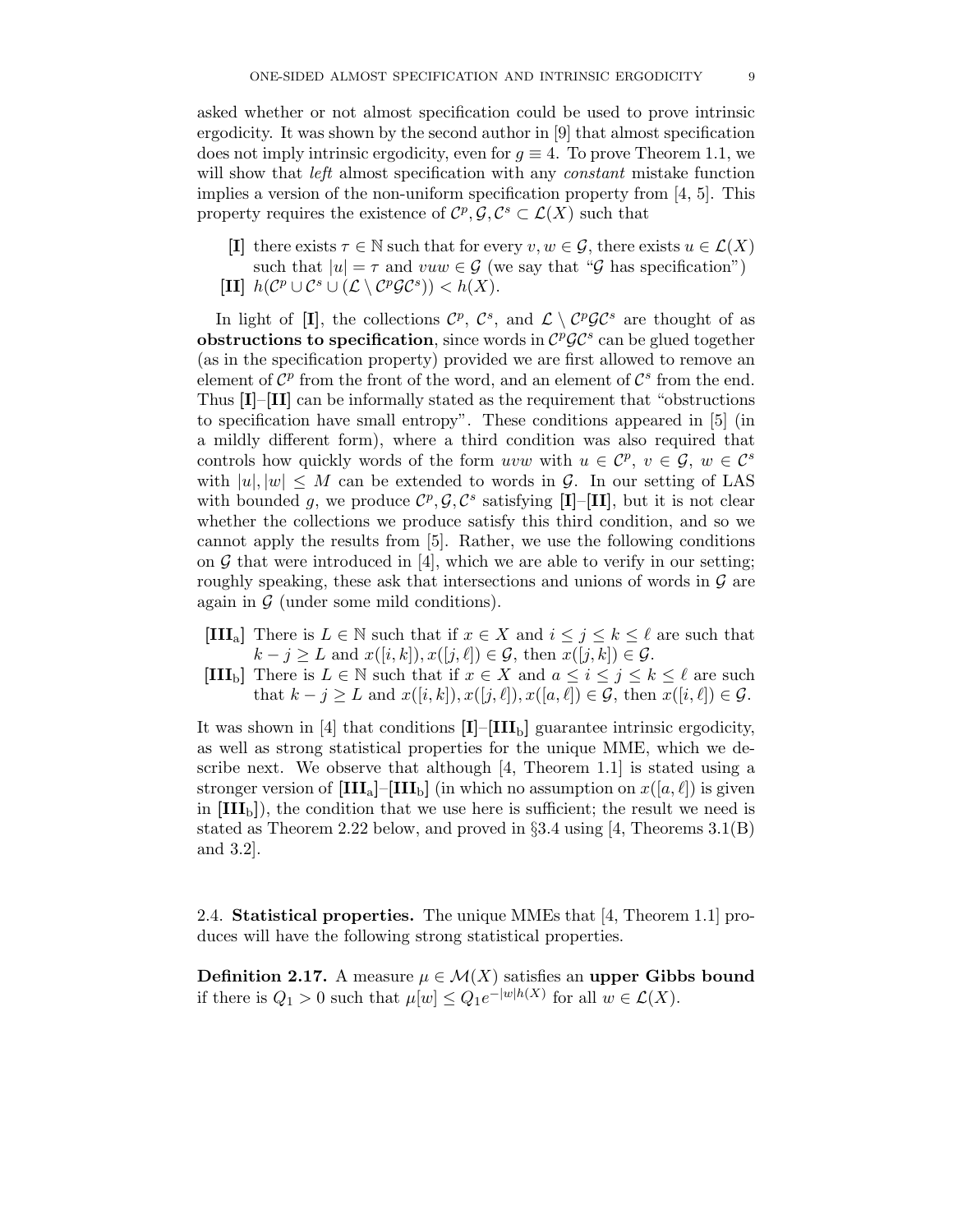**Definition 2.18.** We say that  $\mu \in \mathcal{M}(X)$  is the limiting distribution of periodic orbits if it is the weak\* limit of the periodic orbit measures

(2.6) 
$$
\mu_n = \frac{1}{|\operatorname{Per}_n(X)|} \sum_{x \in \operatorname{Per}_n(X)} \delta_x,
$$

where  $\text{Per}_n(X) = \{x \in X \mid \sigma^n x = x\}$  is the set of *n*-periodic points.

**Definition 2.19.** The **Bernoulli scheme** over a state space  $S$  with probability vector  $p = (p_a)_{a \in S}$  is the measure-preserving system  $(S^{\mathbb{Z}}, \sigma, \mu_p)$ , where  $\sigma$  is the left shift map and  $\mu_p[w] = \prod_{i=1}^{|w|} p_{a_i}$  for every  $w \in S^*$ . We say that  $\mu \in \mathcal{M}(X)$  has the **Bernoulli property** if  $(X, \sigma, \mu)$  is measure-theoretically isomorphic to a Bernoulli scheme.

**Definition 2.20.** A measure  $\mu \in \mathcal{M}(X)$  has exponential decay of correlations for Hölder observables if there is  $\theta \in (0,1)$  such that every pair of Hölder continuous functions  $\psi_1, \psi_2 \colon X \to \mathbb{R}$  has  $K(\psi_1, \psi_2) > 0$  such that

$$
\left| \int (\psi_1 \circ \sigma^n) \psi_2 \, d\mu - \int \psi_1 \, d\mu \int \psi_2 \, d\mu \right| \le K(\psi_1, \psi_2) \theta^{|n|} \text{ for every } n \in \mathbb{Z}.
$$

Definition 2.21. Say that  $\mu \in \mathcal{M}(X)$  satisfies the central limit theorem for Hölder observables if for every Hölder continuous  $\psi: X \to \mathbb{R}$  with  $\int \psi \, d\mu = 0$ , the quantity  $\frac{1}{\sqrt{2}}$  $\frac{1}{n}S_n\psi=\frac{1}{\sqrt{n}}$  $\frac{1}{n} \sum_{k=0}^{n-1} \psi \circ \sigma^k$  converges in distribution to a normal distribution  $\mathcal{N}(0, \sigma_{\psi})$  for some  $\sigma_{\psi} \geq 0$ ; that is, if

$$
\lim_{n \to \infty} \mu \left\{ x \in X \mid \frac{1}{\sqrt{n}} S_n \psi(x) \le \tau \right\} = \frac{1}{\sigma_{\psi} \sqrt{2\pi}} \int_{-\infty}^{\tau} e^{-t^2/(2\sigma_{\psi}^2)} dt
$$

for every  $\tau \in \mathbb{R}$ . (When  $\sigma_{\psi} = 0$  the convergence is to the Heaviside function.)

Recall that a function  $\psi$  is **cohomologous to a constant** if there are a measurable function  $u: X \to \mathbb{R}$  and a constant  $c \in \mathbb{R}$  such that  $\psi(x) =$  $u(x)-u(\sigma x)+c$  for  $\mu$ -a.e.  $x \in X$ . It is typically true that in the central limit theorem the variance  $\sigma_{\psi}^2$  is 0 if and only if  $\psi$  is cohomologous to a constant. This will hold for us as well.

2.5. A uniqueness result with non-uniform specification. To prove Theorem 1.1, we will need the following uniqueness result, which combines several theorems and remarks from [4]; see §3.4 for details.

Theorem 2.22. *Let* X *be a shift space on a finite alphabet and suppose there are*  $C^p, \mathcal{G}, C^s \subset \mathcal{L}(X)$  *satisfying* [I], [II], [III<sub>a</sub>], and [III<sub>b</sub>]. Then X *has a unique MME*  $\mu$ *, and*  $\mu$  *satisfies the central limit theorem for Hölder observables.*

*If in addition*  $\tau$  *from* [**I**] *is such that*  $gcd\{|w| + \tau : w \in \mathcal{G}\} = 1$ *, then*  $\mu$  *is the limiting distribution of periodic orbits, the system*  $(X, \sigma, \mu)$  *is Bernoulli,* and has exponential decay of correlations for Hölder observables.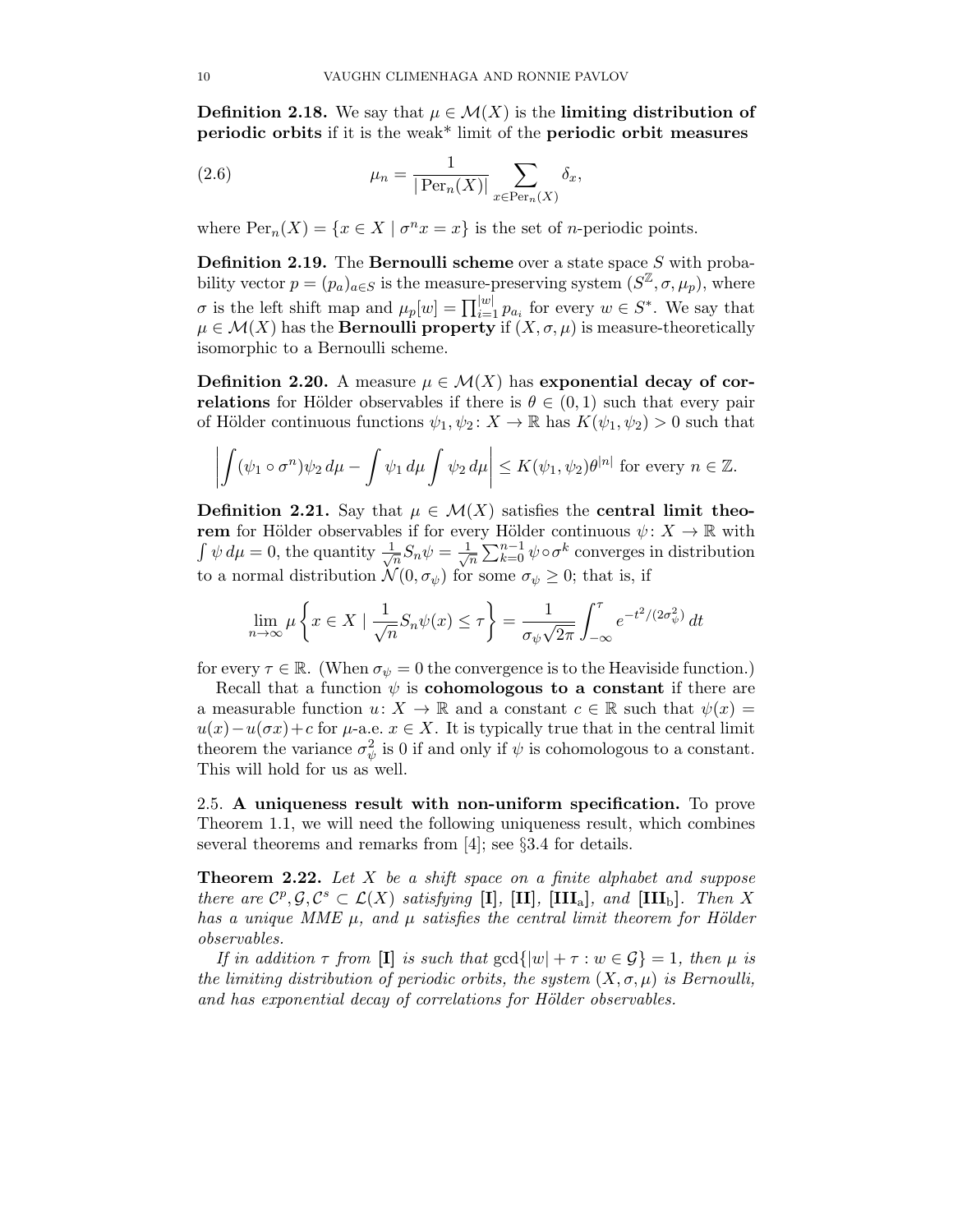## 3. Proof of Theorem 1.1

To prove our main result on LAS with bounded g, we need to begin by showing that even if  $X$  is not irreducible, we can pass to an irreducible subshift  $X_O$  that has the same periodic points and invariant measures as X, and which retains the same LAS property as  $X$ . We do this in §3.1; then in §3.2 we show that irreducibility and LAS with bounded  $q$  are enough to imply entropy minimality (Theorem 3.5). Finally, in  $\S 3.3$  we complete the proof of Theorem 1.1 by producing  $\mathcal{C}^p$ ,  $\mathcal{G}, \mathcal{C}^s$  that satisfy conditions  $[\mathbf{I}] - [\mathbf{III}_b]$ and hence allow us to apply the results on [4]. Entropy minimality is the crucial step in verifying condition [II].

3.1. Irreducible subshifts. Intuitively, irreducibility might "feel" like a weaker property than LAS with bounded  $g$ , since it places no restrictions on the distance required to concatenate two words. However, LAS does not quite imply irreducibility due to a simple degenerate case; there could be words in  $\mathcal{L}(X)$  which can only appear finitely many times in points of X. For instance, consider  $X = \{x \in \{0,1\} : |\{n : x(n) = 1\}| \le 1\}$ , the set of 0-1 sequences with at most one 1. This system is clearly not irreducible, but satisfies LAS with  $g = 1$ ; any word can be changed to a string of 0s with at most one change, and a string of 0s can legally precede any word in  $\mathcal{L}(X)$ .

The following theorem shows that we can remove any such words from an LAS system and gain irreducibility "without loss of generality."

**Theorem 3.1.** *Suppose* X has left almost specification with  $g = m$ . Let O *be the set of words*  $w \in \mathcal{L}(X)$  *for which no point of* X *contains*  $m+1$  *disjoint occurrences of w. Define*  $X_O$  *to be the subshift of points of* X *containing no word from* O*. Then*

- (i)  $X$  *and*  $X_O$  *have the same sets of periodic points;*
- (ii) X and  $X_O$  have the same simplices of invariant measures;
- (iii)  $X_O$  *is irreducible;*
- (iv)  $X_O$  has left almost specification with  $g = m$ .

*Proof.* Any point  $x \in X \setminus X_O$  contains a word from O, which only appears finitely many times in  $x$  by definition. Therefore,  $x$  is not periodic, and we've proven (i).

Take  $\mu$  to be any invariant measure on X. If  $\mu([w]) > 0$  for some  $w \in O$ , then by Poincaré recurrence there would exist a point of  $X$  which returns to [w] infinitely often under  $\sigma$ , contradicting the definition of O. Then clearly  $\mu$  is a measure on  $X_O$  as well, and so  $\mathcal{M}(X) \subseteq \mathcal{M}(X_O)$ . The reverse containment is obvious, and so (ii) is proved.

To prove (iii), first consider any  $u, v \in \mathcal{L}(X_O)$ . Then by definition of  $X_O$ , there exist words  $\overline{u}, \overline{v} \in \mathcal{L}(X)$  which contain  $m + 1$  disjoint occurrences of u and v respectively; denote by N the sum of their lengths. For any  $t \in \mathbb{N}$ , use left almost specification of  $X$  to construct a word

$$
y^{(t)} := u^{(1)}v^{(1)}\dots u^{(2t(mt|A|t+1))}v^{(2t(mt|A|t+1))} \in \mathcal{L}(X),
$$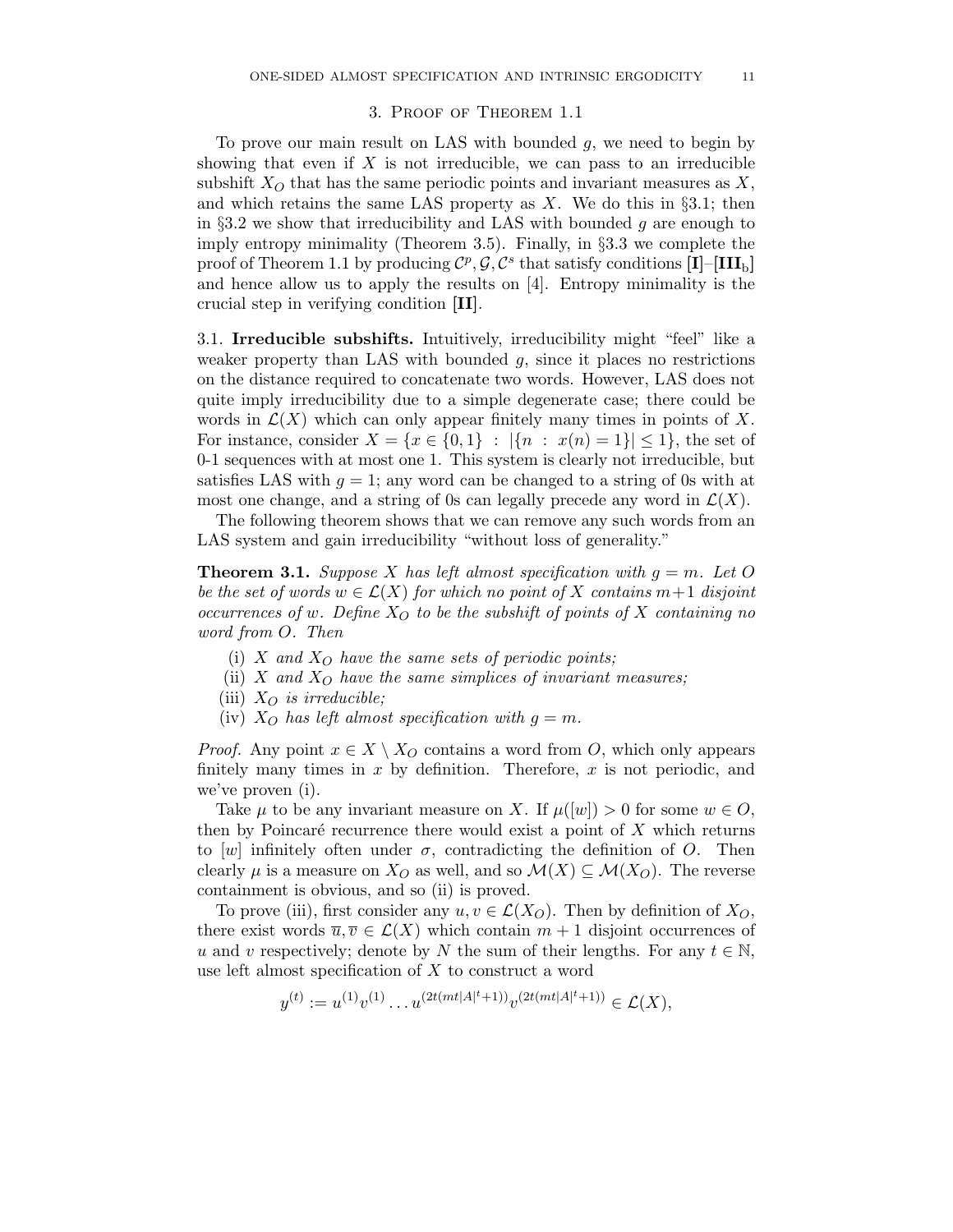where  $u^{(i)} \in B_m(\overline{u})$  and  $v^{(i)} \in B_m(\overline{v})$  for each  $1 \leq i \leq 2t(mt|A|^t + 1)$ . (In fact  $v^{(2t(mt|A|<sup>t</sup>+1))}$  can be taken to be  $\overline{v}$ , but that won't be necessary for our proof.) Since  $y^{(t)} \in \mathcal{L}(X)$ , it does not contain  $m+1$  disjoint occurrences of any word from O. Since there are trivially less than or equal to  $|A|^t$  words of length t in O, there are at most  $mt|A|^t$  letters of  $y^{(t)}$  which are part of an occurrence of an *t*-letter word from O within  $y^{(t)}$ . Therefore, since  $y^{(t)}$  has length  $2tN(mt|A|<sup>t</sup> + 1)$ , there exists a subword of  $y<sup>(t)</sup>$  with length  $2tN - 1$ which contains no  $t$ -letter words from  $O$ , which must itself contain a subword  $z^{(t)}$  of length tN of the form  $u^{(j+1)}v^{(j+1)}\dots u^{(j+t)}v^{(j+t)}$  for some j.

Now we construct a point  $x \in X_O$  as a 'weak limit' of the words  $z^{(t)}$ . More precisely, taking t to be even for simplicity, we consider  $x^{(t)} \in X$  such that  $x^{(t)}([-\frac{t}{2}N,\frac{t}{2}N-1]) = z^{(t)}$ , and then pass to a subsequence  $t_{\ell} \to \infty$  such that  $x^{(t_\ell)}([i,j])$  is eventually constant for every  $i < j$ . Writing  $x(i) = \lim_{\ell} x^{(t_\ell)}(i)$ , we arrive at a point  $x = \ldots U^{(-1)} V^{(-1)} U^{(0)} V^{(0)} U^{(1)} V^{(1)} \ldots$  where  $U^{(i)} \in$  $B_m(\overline{u})$  and  $V^{(i)} \in B_m(\overline{v})$  for every  $i \in \mathbb{Z}$ . Since  $x^{(t)} \in X$  and X is closed, we have  $x \in X$ . Furthermore, since each  $z^{(t)}$  was devoid of t-letter words from O, we have  $x \in X_O$ . Therefore, its subword  $U^{(0)}V^{(0)}$  is in  $\mathcal{L}(X_O)$ . Since  $U^{(0)} \in B_m(\overline{u})$ , it contains an occurrence of u, and since  $V^{(0)} \in B_m(\overline{v})$ , it contains an occurrence of v. Then,  $U^{(0)}V^{(0)}$  contains a subword starting with u and ending with v, which is in  $\mathcal{L}(X_O)$ , proving the desired irreducibility of  $X_O$ .

Finally, we must prove (iv). Consider any words  $v, w \in \mathcal{L}(X_O)$ . We will first inductively create a sequence  $y^{(n)}$  of words in  $\mathcal{L}(X)$  where for every n,  $y^{(n)}$  contains n disjoint subwords  $v^{(1)}w, \ldots, v^{(n)}w$  with  $v^{(i)} \in B_m(v)$  for each i. Then we will mimic the proof of (iii) to construct an element of  $X_O$ that contains a subword  $v'w$  with  $v' \in B_m(v)$ .

For  $n = 1$ , we can use LAS to create a word  $v^{(1)}w \in \mathcal{L}(X)$  with  $v^{(1)} \in$  $B_m(v)$ , and we define  $y^{(1)} = v^{(1)}w$ . Proceeding inductively, suppose that  $y^{(n)} \in \mathcal{L}(X)$  has already been defined. Let  $i_n$  be the maximum number of changes required to concatenate a word from  $X_O$  on the left of  $y^{(n)}$ , i.e.

$$
i_n = \max_{u \in \mathcal{L}(X_O)} \min\{i : \exists u' \in B_i(u) \text{ s.t. } u'y^{(n)} \in \mathcal{L}(X)\}.
$$

(Clearly,  $i_n \leq m$  by definition of LAS.) Then, take  $u^{(n)} \in \mathcal{L}(X_O)$  which achieves this maximum, i.e.  $u^{(n)}$  requires  $i_n$  changes to be concatenated to the left of  $y^{(n)}$ . By irreducibility of  $X_O$ , there exists  $t^{(n)} \in \mathcal{L}(X_O)$  so that  $wt^{(n)}u^{(n)} \in \mathcal{L}(X_O)$ . Then, by definition of  $i_n$ , there exists  $w't'^{(n)}u'^{(n)} \in$  $B_{i_n}(wt^{(n)}u^{(n)})$  (where the lengths of w',  $t^{(n)}$ ,  $u'^{(n)}$  are those of w,  $t^{(n)}$ ,  $u^{(n)}$ respectively) such that  $w' t'^{(n)} u'^{(n)} y^{(n)} \in \mathcal{L}(X)$ . However, this implies that  $u^{(n)}y^{(n)} \in \mathcal{L}(X)$ , and by definition of  $u^{(n)}$ ,  $d(u^{(n)}, u^{(n)}) \geq i_n$ . Therefore,  $w' = w$  and  $t^{(n)} = t^{(n)}$ . We therefore have a word  $wt^{(n)}u^{(n)}y^{(n)} \in \mathcal{L}(X)$ , and by LAS, we can define  $v^{(n+1)} \in B_m(v)$  so that  $v^{(n+1)}wt^{(n)}u'^{(n)}y^{(n)} \in$  $\mathcal{L}(X)$ . Define  $y^{(n+1)} := v^{(n+1)}wt^{(n)}u^{(n)}y^{(n)}$ . By the inductive hypothesis,  $y^{(n)}$  already contained disjoint subwords  $v^{(1)}w, \ldots, v^{(n)}w$  as desired, and so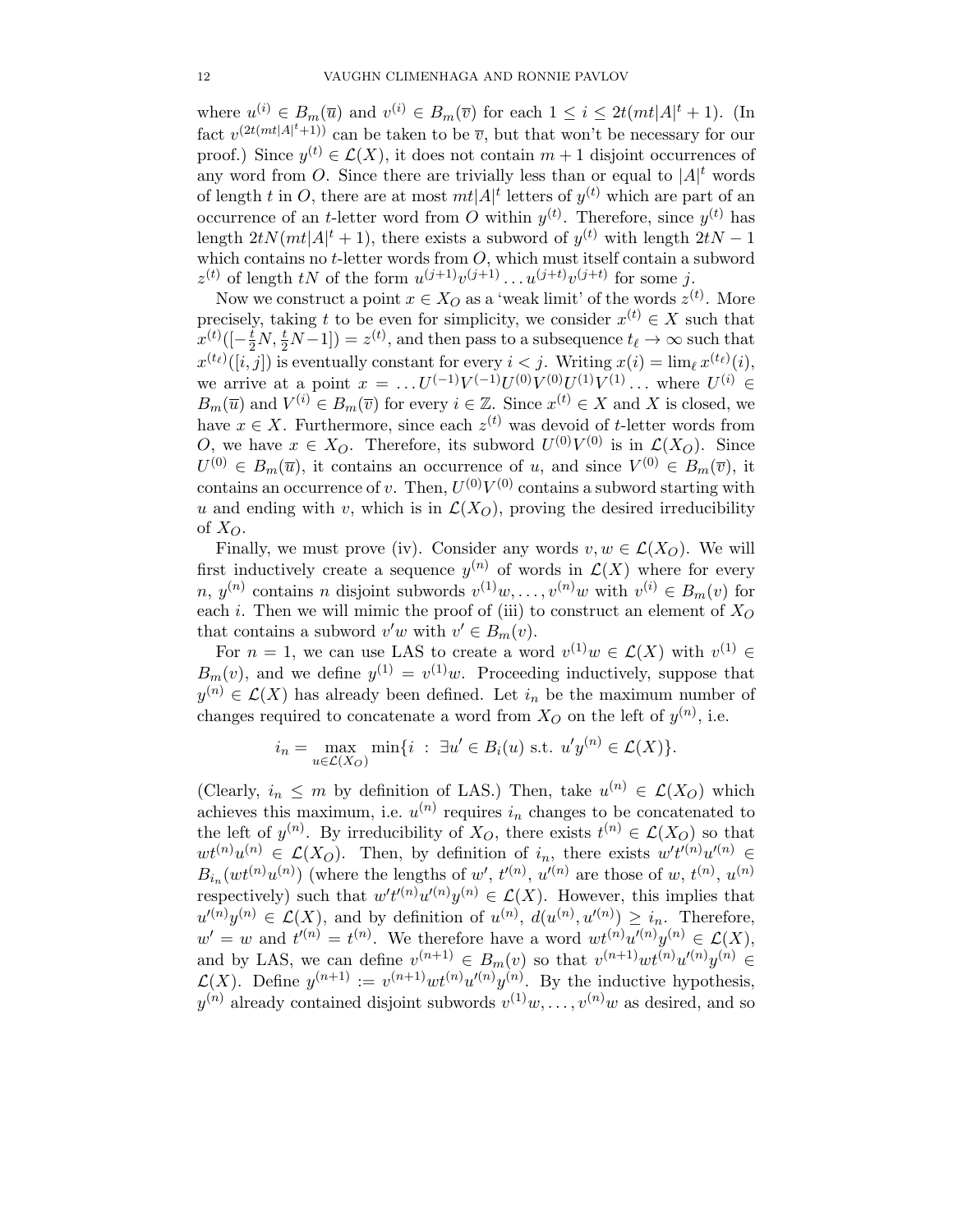$y^{(n+1)}$  contains all of those along with its prefix  $v^{(n+1)}w$ , which is disjoint from all of them. This completes the inductive definition of the sequence  $y^{(n)}.$ 

Now, for every t, consider the word  $z^{(t)} := y^{((t+1)(mt|A|^t+1))}$ . This word is in  $\mathcal{L}(X)$ , and contains  $(t+1)(mt|A|^t+1)$  disjoint words of the form  $v^{(i)}w$ with  $v^{(i)} \in B_m(v)$ . Since  $z^{(t)} \in \mathcal{L}(X)$ , it does not contain  $m+1$  disjoint occurrences of any word from O. As before, at most  $m t |A|$ <sup>t</sup> letters of  $z^{(t)}$ are part of an occurrence of an *t*-letter word from O within  $z^{(t)}$ . Therefore, there exists a subword of  $z^{(t)}$ , call it  $x^{(t)}$ , which contains t disjoint words  $v^{(j+1)}w, \ldots, v^{(j+t)}w$  and contains no t-letter words from O. Then, we may take a weak limit of the words  $x^{(t)}$  to arrive at a point  $x = \ldots v'w \ldots$ , where  $v' \in B_m(v)$ . As above,  $x \in X_O$ , and so its subword  $v'w$  is in  $\mathcal{L}(X_O)$ . Since  $v, w$  were arbitrary, we've proved LAS for  $X<sub>O</sub>$ , which verifies (iv) and completes the proof of Theorem 3.1.

3.2. Entropy minimality. Before proving that irreducibility and LAS with bounded  $q$  are enough to obtain entropy minimality, we need to establish some counting estimates that will be important. Recall from Lemma 2.6 that  $|\mathcal{L}_n(X)| \geq e^{nh(X)}$  for every n. In general the definition of  $h(X)$  gives the upper bound  $|\mathcal{L}_n(X)| \leq C_n e^{nh(X)}$  for some subexponential  $C_n$ . An important part of the uniqueness proof in [3, 5] is to prove that  $C_n$  can be taken to be bounded. At this stage of our proof we do not yet get quite this bound, but we can prove that  $C_n$  grows at most polynomially.

Lemma 3.2. *If* X *is a subshift with almost specification (or left almost*  $specification)$  with constant  $g(n) = m$ , then for every n,

$$
(3.1) \qquad |\mathcal{L}_n(X)| \le |A|^{2m} n^{2m} e^{nh(X)}.
$$

*Proof.* Suppose that X is a subshift satisfying AS with  $q = m$  (by Lemma 2.16 this includes the LAS case). Use a greedy algorithm to choose a maximal  $(2m + 1)$ -separated subset  $S_n \subset \mathcal{L}_n(X)$  with respect to Hamming distance; since the cardinality of a Hamming ball of radius  $2m$  is clearly bounded from above by  $|A|^{2m}n^{2m}$ , we have

(3.2) 
$$
|S_n| \ge |\mathcal{L}_n(X)| \cdot |A|^{-2m} n^{-2m}.
$$

For any  $k \in \mathbb{N}$ , almost specification lets us define  $f: (S_n)^k \to \mathcal{L}_{kn}(X)$  by  $f(w^{(1)},...,w^{(k)}) = w'^{(1)}...w'^{(k-1)}w'^{(k)} \in \mathcal{L}_{kn}(X)$  where  $w'^{(i)} \in B_m(w^{(i)})$ for  $1 \leq i \leq k$ . Then the map f is clearly injective, since for any  $s \neq s'$  in S, the Hamming balls  $B_m(s)$  and  $B_m(s')$  are disjoint. Using (3.2), this gives the bound

$$
|\mathcal{L}_{kn}(X)| \ge |S_n|^k \ge |\mathcal{L}_n(X)|^k |A|^{-2mk} n^{-2mk},
$$
  

$$
\frac{1}{kn} \ln |\mathcal{L}_{kn}(X)| \ge \frac{1}{n} \ln |\mathcal{L}_n(X)| - \frac{2m}{n} \ln(|A|n).
$$

Sending  $k \to \infty$  gives  $\frac{1}{n} \ln |\mathcal{L}_n(X)| \leq h(X) + \frac{2m}{n} \ln(|A|n)$ ; then multiplying by  $n$  and taking exponentials gives  $(3.1)$ .

 $\Box$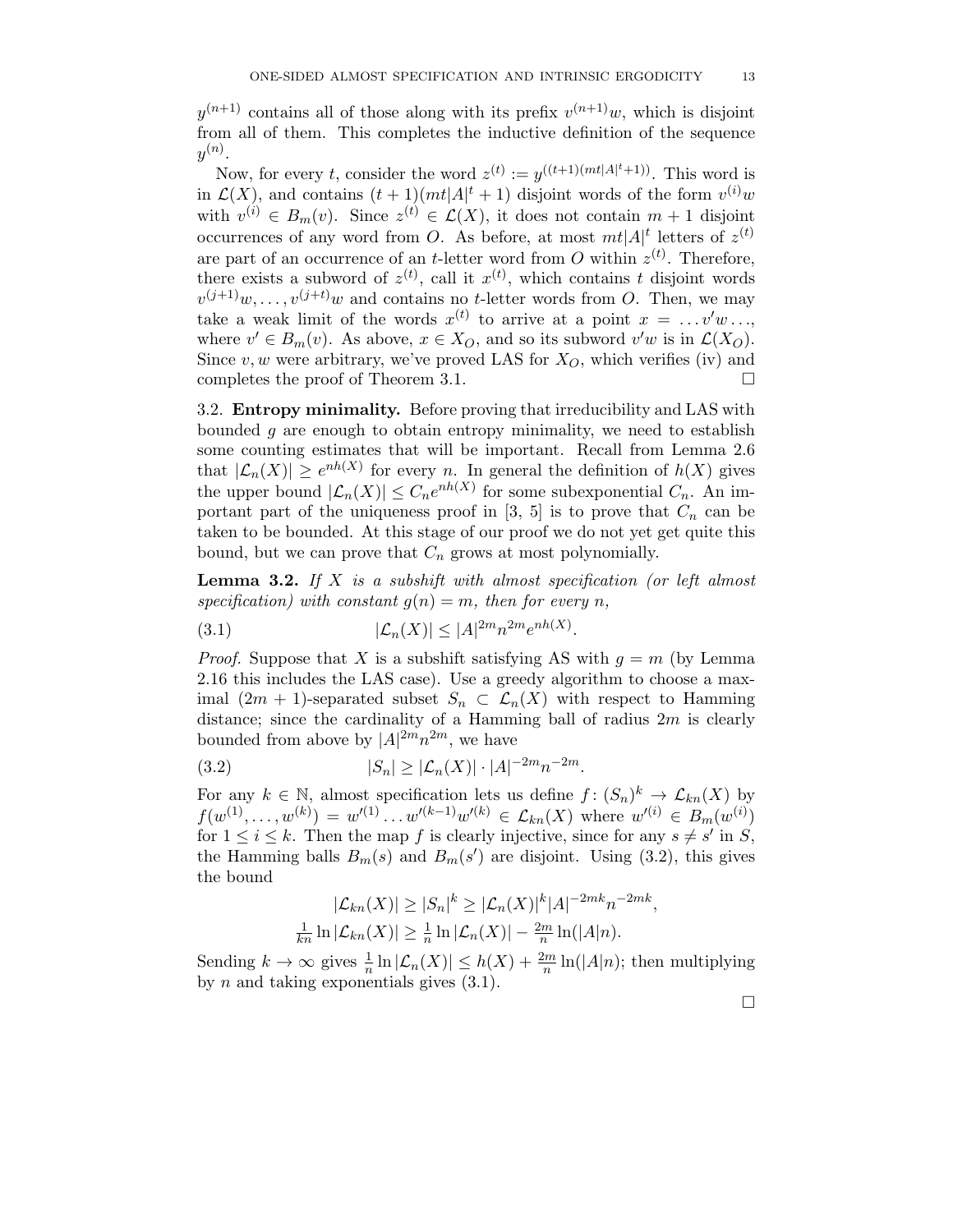The following technical theorem will be a main tool in our proof that LAS and irreducibility imply entropy minimality, and may be of some independent interest. It shows that shifts with entropy minimality satisfy a sort of weakened Gibbs counting bound on the number of words that end with a given word  $w$ , as long as the overall word complexity function satisfies a polynomial upper bound of the sort just proved.

Theorem 3.3. *Suppose that* X *is an entropy minimal subshift and that there exist*  $C, t > 0$  *so that*  $|\mathcal{L}_n(X)| \leq Cn^t e^{nh(X)}$  *for every n. Then, for every*  $w \in \mathcal{L}(X)$ *, there exist*  $\epsilon > 0$  *and a set*  $S \subset \mathbb{N}$  *with positive upper density for which*  $|\mathcal{L}_s(X) \cap \mathcal{L}(X)w| > \epsilon s^{-1/2} e^{sh(X)}$  *for all*  $s \in S$ *.* 

*Proof.* Suppose that  $X$ ,  $C$ , and  $t$  are as in the theorem. For all  $n$ , Lemma 2.6 gives  $|\mathcal{L}_n(X)| \geq e^{nh(X)}$ , while for  $n > C$ , we have  $|\mathcal{L}_n(X)| < n^{t+1}e^{nh(X)}$ . Therefore, there must exist  $q \in \mathbb{N}$  so that there are infinitely many n with  $|\mathcal{L}_n(X)| \ge n^{(q-1)/2} e^{nh(X)},$  but only finitely many n with  $|\mathcal{L}_n(X)| >$  $n^{q/2}e^{nh(X)}$ . Define N to be the max of the latter finite set, and define  $(n_k)$ a sequence from the former set.

Now we recall the construction of an MME from Lemma 2.10. For every k, define the measure  $\nu_k = \frac{1}{\vert \mathcal{L}_{n+1} \vert}$  $\frac{1}{|\mathcal{L}_{n_k}(X)|} \sum_{v \in \mathcal{L}_{n_k}(X)} \delta_{x_v}$ , where for each  $v \in \mathcal{L}(X)$ ,  $x_v$  is an arbitrary member of [v]. Then, define  $\mu_k$  as  $\frac{1}{n_k} \sum_{i=0}^{n_k-1} \sigma_*^i$  $_{*}^{i}\nu_{k}$ , and let  $\mu$  be any weak\* limit point of the  $\mu_k$ . Without loss of generality, we assume that  $\mu_k \to \mu$  (pass to a subsequence of  $n_k$  if necessary). Then  $\mu$  is shift-invariant, and is an MME for X.

Since X is entropy minimal,  $\mu([w]) > 0$ . Fix  $\alpha > 0$  such that  $5\alpha < \mu([w])$ ; then by passing to a further subsequence of  $n_k$  if necessary, we assume without loss of generality that for every  $k$  we have

(3.3) 
$$
\mu_k([w]) > 5\alpha \text{ and } \alpha n_k \ge |w| + N.
$$

Now we fix a word  $w \in \mathcal{L}(X)$ , and obtain a lower bound on how many times w appears in words  $v \in \mathcal{L}_{n_k}(X)$ . Given  $v \in \mathcal{L}(X)$ , let

Sub
$$
(w, v) := \{i \in [w|, |v|] : v([i - |w|, i]) = w\}
$$

be the set of indices that mark the end of an instance where  $w$  appears as a subword of  $v$ . For every  $k$ , we have

$$
5\alpha < \mu_k([w]) = \frac{1}{n_k} \sum_{i=0}^{n_k - 1} \nu_k(\sigma^{-i}[w]) = \frac{1}{n_k |\mathcal{L}_{n_k}(X)|} \sum_{v \in \mathcal{L}_{n_k}(X)} \sum_{i=0}^{n_k - 1} \chi_{[w]}(\sigma^i x_v)
$$

$$
\leq \frac{1}{n_k |\mathcal{L}_{n_k}(X)|} \sum_{v \in \mathcal{L}_{n_k}(X)} (|\text{Sub}(w, v)| + |w|).
$$

Observing that (3.3) gives  $|w| \le \alpha n_k$ , we conclude that

(3.4) 
$$
\frac{1}{|\mathcal{L}_{n_k}(X)|} \sum_{v \in \mathcal{L}_{n_k}(X)} |\operatorname{Sub}(w, v)| \ge 4\alpha n_k.
$$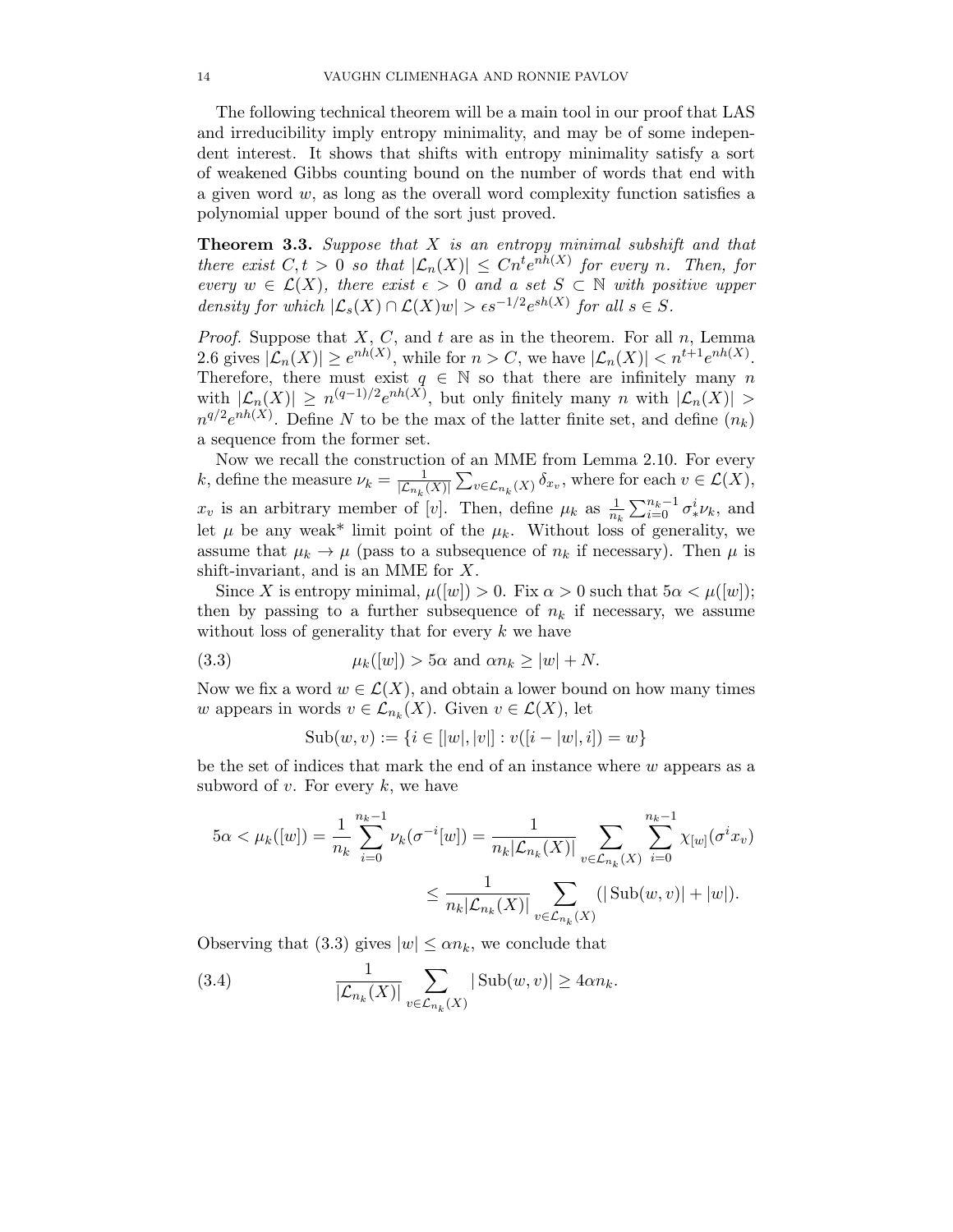Now given  $i \in \mathbb{N}$ , let

$$
\mathcal{H}(w,i) = \{v \in \mathcal{L}(X) : i \in \text{Sub}(w,v)\}\
$$

be the set of words in which an appearance of  $w$  ends at position  $i$ . Let

$$
S'_{k} := \{ i \in [|w|, n_{k}] : |\mathcal{H}_{n_{k}}(w, i)| \ge \alpha |\mathcal{L}_{n_{k}}(X)| \}
$$

be the set of indices for which at least  $\alpha$  of the words of length  $n_k$  contain  $w$  as a subword ending at index  $i$ . Then we have

$$
\frac{1}{|\mathcal{L}_{n_k}(X)|} \sum_{v \in \mathcal{L}_{n_k}(X)} |\operatorname{Sub}(v, w)| = \sum_{i=|w|}^{n_k} \frac{|\mathcal{H}_{n_k}(w, i)|}{|\mathcal{L}_{n_k}(X)|} \leq |S'_k| + (n_k - |S'_k|) \alpha \leq |S'_k| + \alpha n_k,
$$

which together with (3.4) gives  $|S'_k| \geq 3\alpha n_k$ . Let  $S_k = S'_k \cap [\alpha n_k, (1-\alpha)n_k]$ , then we have

(3.5) 
$$
|S_k| \ge \alpha n_k \text{ for all } k \in \mathbb{N}.
$$

Let  $S = \bigcup_k S_k$ . We claim that S satisfies the conclusion of the theorem. Note that  $(3.5)$  immediately implies that S has positive upper density (at least  $\alpha$ ). We must estimate  $\mathcal{L}_s(X) \cap \mathcal{L}(X)$  from below for  $s \in S$ .

Let  $i \in S_k$  for some k. By the definition of  $S_k$  and of the subsequence  $n_k$ ,

.

(3.6) 
$$
|\mathcal{H}_{n_k}(w,i)| \geq \alpha \mathcal{L}_{n_k}(X) \geq \alpha n_k^{(q-1)/2} e^{n_k h(X)}
$$

On the other hand, if  $v \in \mathcal{H}_{n_k}(w, i)$ , then  $v([1, i]) \in \mathcal{L}_i(X) \cap \mathcal{L}(X)w$ , so

$$
(3.7) \qquad |\mathcal{H}_{n_k}(w,i)| \leq |\mathcal{L}_i(X) \cap \mathcal{L}(X)w| \cdot |\mathcal{L}_{n_k-i}(X)|.
$$

Since  $S_k \subset [\alpha n_k, (1-\alpha)n_k]$ , we have  $n_k - i \geq \alpha n_k \geq N$ , so (3.3) gives

$$
|\mathcal{L}_{n_k-i}(X)| \le (n_k-i)^{q/2} e^{(n_k-i)h(X)} \le n_k^{q/2} e^{(n_k-i)h(X)}.
$$

Together with (3.6) and (3.7), this gives

$$
\alpha n_k^{q/2} n_k^{-1/2} e^{n_k h(X)} \leq |\mathcal{H}_{n_k}(w,i)| \leq |\mathcal{L}_i(X) \cap \mathcal{L}(X)w| \cdot n_k^{q/2} e^{(n_k - i)h(X)},
$$

and dividing through by  $n_k^{q/2}$  $k^{q/2}e^{n_kh(X)}$  gives

$$
\alpha n_k^{-1/2} e^{ih(X)} \leq |\mathcal{L}_i(X) \cap \mathcal{L}(X)w|,
$$

which proves Theorem 3.3.

Remark 3.4. In fact Theorem 3.3 could be generalized by using any upper bound of the form  $|\mathcal{L}_n(X)| \leq f(n)e^{nh(X)}$  as a hypothesis and deriving, for any k, a lower bound of the form  $|\mathcal{L}_{s}(X) \cap \mathcal{L}(X)w| > \epsilon f(n)^{-1/k} e^{sh(X)}$  as a conclusion. In particular, we note that we could bound  $|\mathcal{L}_s(X) \cap \mathcal{L}(X)w|$ from below by some constant multiple of  $n^{-\beta}e^{sh(X)}$  for any desired  $\beta > 0$ ; for our purposes,  $\beta = 1/2$  will suffice.

Now we can prove that LAS (with bounded  $g$ ) and irreducibility together imply entropy minimality.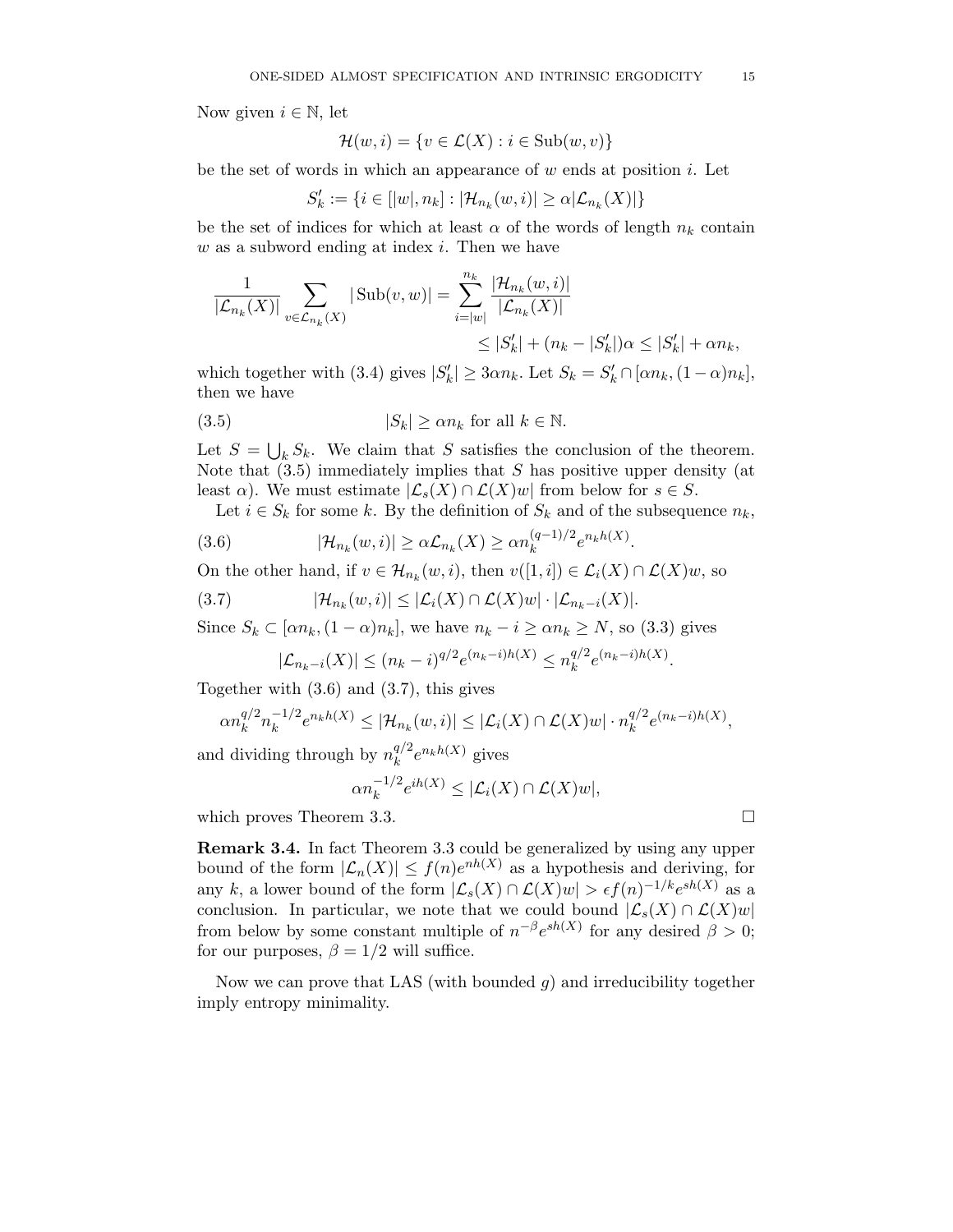Theorem 3.5. *If* X *is an irreducible subshift with left almost specification with constant*  $g(n) = m$ *, then* X *is entropy minimal.* 

*Proof.* Take X a subshift as in the theorem. By Proposition 2.8 of [12], X contains a subshift Y with  $h(Y) = h(X)$  for which Y is entropy minimal. We suppose for a contradiction that  $Y$  is a proper subset of  $X$ , and so there exists  $u \in \mathcal{L}(X) \setminus \mathcal{L}(Y)$ . Define i to be the maximum number of changes necessary to a word in  $\mathcal{L}(Y)$  when using left almost specification to append a word of  $\mathcal{L}(X)$  to its right and yield a word in  $\mathcal{L}(X)$ , i.e.

$$
i = \max_{v \in \mathcal{L}(Y), w \in \mathcal{L}(X)} \min\{j \ : \ \exists v' \in B_j(v) \text{ for which } v'w \in \mathcal{L}(X)\}.
$$

Clearly  $i \leq m$  since X has LAS with  $q \equiv m$ . Choose words  $v \in \mathcal{L}(Y)$  and  $w \in \mathcal{L}(X)$  achieving the maximum i, i.e. for  $j < i$ , there exists no  $y \in B_i(v)$ for which  $yw \in \mathcal{L}(X)$ .

By Lemma 3.2, there exist  $C, t > 0$  such that for all n, we have  $|\mathcal{L}_n(X)| \leq$  $Cn^t e^{nh(X)}$ . Since  $Y \subseteq X$ , the same bound holds for  $|\mathcal{L}_n(Y)|$ , and since  $h(Y) = h(X)$ , we can apply Theorem 3.3 to Y, obtaining  $S \subset \mathbb{N}$  with positive upper density and  $\epsilon > 0$  so that

$$
(3.8) \qquad M_s := |\mathcal{L}_s(Y) \cap \mathcal{L}(Y)v| > \epsilon s^{-1/2} e^{sh(Y)} = \epsilon s^{-1/2} e^{sh(X)}
$$

for all  $s \in S$ , where v is the 'maximally changing word' from above.

By irreducibility of X, define  $z \in \mathcal{L}(X)$  containing  $m+1$  disjoint occurrences of w, followed by  $m + 1$  disjoint occurrences of u. Denote by N the length of z. Without loss of generality, we assume that all unequal elements of  $S$  are separated by distance at least  $N$ ; this can be done by passing to a subset. We choose  $t \in \mathbb{N}$  a parameter to be defined later, and define  $s_1 < s_2 < \ldots < s_t$  to be the smallest t elements of S. We also make the notation  $M = \sum_{i=1}^{t} s_i$ .

We will make many words in  $\mathcal{L}_n(X)$  by using left almost specification to almost concatenate words in various  $\mathcal{L}_{s_i}(Y)$  with copies of w' in an alternating fashion. Specifically, for any k, we create words in  $\mathcal{L}_{k(M+tN)}(X)$  in the following way:

- (a) choose any permutations  $\pi_1, \pi_2, \ldots, \pi_k$  of [1, t] and words  $w^{(i,j)} \in$  $\mathcal{L}_{s_i}(Y) \cap \mathcal{L}(Y)$  for  $1 \leq i \leq t$  and  $1 \leq j \leq k$ ;
- (b) define words  $u^{(\ell)}$  for  $1 \leq \ell \leq kt$  by  $u^{(i+t(j-1))} = w^{(\pi_j(i),j)}$  for  $1 \leq i \leq t$ and  $1 \leq j \leq k$ , so the list  $u^{(\ell)}$  consists of the words  $w^{(i,1)}$  permuted according to  $\pi_1$ , followed by the words  $w^{(i,2)}$  permuted according to  $\pi_2$ , and so on;
- (c) given any  $\boldsymbol{\pi} = (\pi_1, \ldots, \pi_k)$  and  $\mathbf{w} = (w^{(i,j)})$ , define a word  $f(\boldsymbol{\pi}, \mathbf{w}) \in$  $\mathcal{L}_{k(M+tN)}(X)$  using LAS iteratively on  $u^{(1)}, \ldots, u^{(\ell)}$  from right to left, as described in detail below.

After defining  $f(\pi, \mathbf{w})$ , we will show that the map f is injective, which leads to a lower bound on  $\mathcal{L}_{k(M+tN)}(X)$  and hence a lower bound on  $h(X)$ . By an appropriate choice of the parameter  $t$ , we will be able to show that  $h(X) > h(Y)$  and hence obtain a contradiction.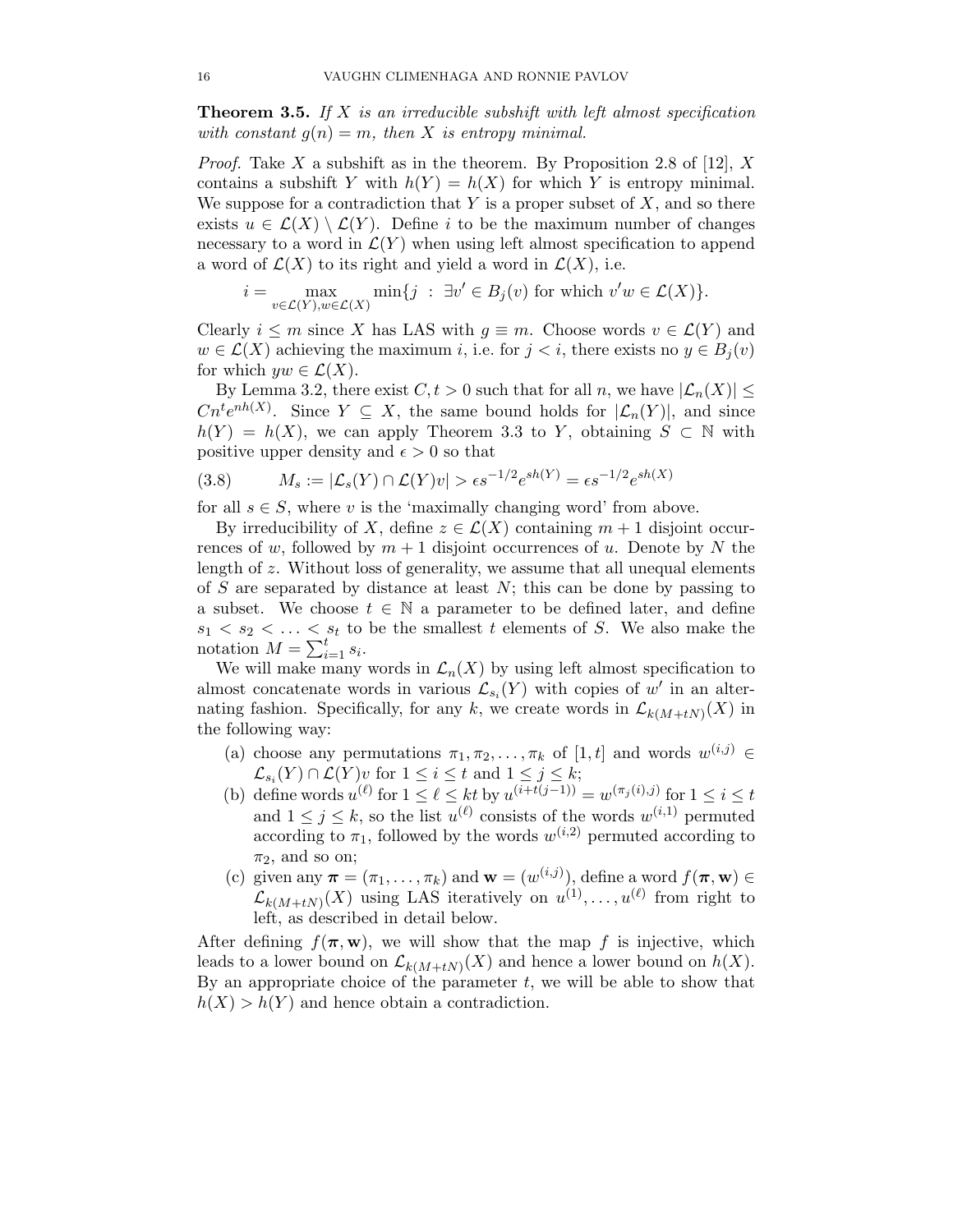Now we define  $f(\boldsymbol{\pi}, \mathbf{w}) \in \mathcal{L}_{k(M+tN)}(X)$ .

Begin with  $u^{(tk)}$ , then use left almost specification to find  $z^{(tk-1)} \in B_m(z)$ for which  $z^{(tk-1)}u^{(tk)} \in \mathcal{L}(X)$ . Since z contained  $m+1$  occurrences of w, at least one of them remains; delete the portion to the left of the leftmost remaining occurrence out of those to create a word  $z^{(tk-1)}$  with length less than or equal to  $N$ . Then

- $z'^{(tk-1)}u^{(tk)} \in \mathcal{L}(X),$
- $z'^{(tk-1)}$  begins with w, and
- $z^{l(k-1)}$  contains u (since z had  $m+1$  disjoint instances of u, and the part deleted to get  $z^{(tk-1)}$  from  $z^{(tk-1)}$  was to the left of all of them).

Extend  $u^{(tk-1)}$  on the left by  $N - |z^{(tk-1)}|$  letters to make a new word  $u'^{(tk-1)} \in \mathcal{L}(Y)$ , which still ends with v. Use left almost specification to find  $U^{(tk-1)} \in B_i(u^{(tk-1)})$  for which  $U^{(tk-1)}z^{(tk-1)}u^{(tk)} \in \mathcal{L}(X)$ ; we needed less than or equal to i changes to  $u'^{(tk-1)}$  since  $u'^{(tk-1)} \in \mathcal{L}(Y)$ . However, recall that  $u'(t-1)$  ends with v and  $z'(t-1)$  begins with w, and that at least i changes are required to v to concatenate w on its right. Therefore, all i of the changes made in changing  $u'(tk-1)$  to  $U^{(tk-1)}$  occurred within the terminal copy of v.

Observe that the length of  $U^{(tk-1)}z^{((tk-1)}u^{(tk)}$  is equal to  $|u^{(tk-1)}| + N +$  $|u^{(tk)}|$ ; in other words, even though  $z^{(tk-1)}$  may have length smaller than N,  $U^{(tk-1)}$  "corrects" the loss so that the length of  $U^{(tk-1)}z^{(tk-1)}u^{(tk)}$  is forced. Continuing in this fashion we eventually arrive at a word

$$
(3.9) \quad f(\boldsymbol{\pi}, \mathbf{w}) = U^{(1)} z'^{(1)} U^{(2)} z'^{(2)} \dots U^{(tk-1)} z'^{(tk-1)} u^{(tk)} \in \mathcal{L}_{k(M+tN)}(X).
$$

At each step, let's say we choose the lexicographically minimal possible word to append, so that the procedure described is deterministic.

We claim that f is injective. Suppose  $(\pi_1, \mathbf{w}_1) \neq (\pi_2, \mathbf{w}_2)$ , that  $(\pi_1, \mathbf{w}_1)$ induces  $u_1^{(1)}$  $u_1^{(1)}, \ldots, u_1^{(tk)}$  $\binom{tk}{1}$  as in (b) above, and that  $u_2^{(1)}$  $\binom{1}{2}, \ldots, \binom{t}{2}$  $2^{(\iota \kappa)}$  is similarly induced by  $(\pi_2, \mathbf{w}_2)$ . We break into two cases.

# *Case 1:*  $\pi_1 = \pi_2$ .

In this case,  $|u_{1}^{(\ell)}\rangle$  $|u_1^{(\ell)}| = |u_2^{(\ell)}|$  $\binom{[e]}{2}$  for  $1 \leq \ell \leq tk$ . We may then choose maximal  $\ell$  so that  $u_1^{(\ell)}$  $u_1^{(\ell)} \neq u_2^{(\ell)}$ (e) (such an  $\ell$  must exist since  $(\pi_1, \mathbf{w}_1) \neq (\pi_2, \mathbf{w}_2)$ ).

During the creation of  $f(\pi_1, \mathbf{w}_1)$  and  $f(\pi_2, \mathbf{w}_2)$ , the first  $tk - \ell - 1$  steps will be identical and will yield the same word  $z^{(l+1)}U^{(l+1)}\dots z^{(tk-1)}u^{(tk)}$ . Then, at the next step, the unequal words  $u_1^{(\ell)}$  $u_1^{(\ell)}$  and  $u_2^{(\ell)}$  $\binom{1}{2}$  are extended to the left by  $N - |z^{(\ell+1)}|$  units, which yields unequal words  $u_1'^{(\ell)}$  and  $u_2'^{(\ell)}$ , and then left almost specification is used to find  $U_1^{(\ell)}$  $U_1^{(\ell)}$  and  $U_2^{(\ell)}$  which can be appended to the left of  $z^{(\ell+1)}U^{(\ell+1)}\dots z^{(\ell k-1)}u^{(tk)}$ . However, as noted above, the only changes made are inside the terminal copies of v within  $u_1^{(\ell)}$  and  $u_2^{\prime(\ell)}$ , and so the appended words  $U_1^{(\ell)}$  $U_1^{(\ell)}$  and  $U_2^{(\ell)}$  $2^{(t)}$  are still unequal, meaning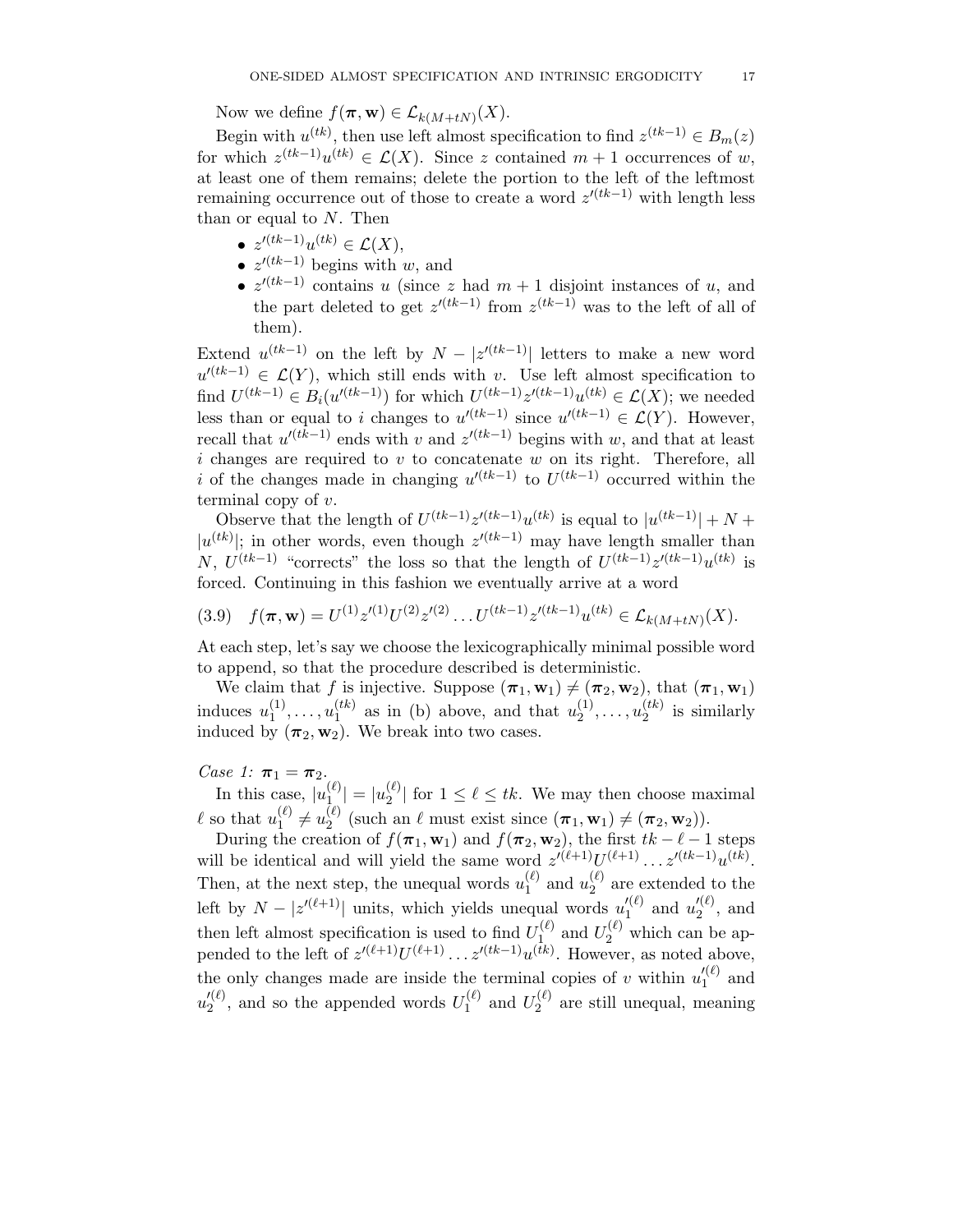that the final words  $f(\pi_1, \mathbf{w}_1)$  and  $f(\pi_2, \mathbf{w}_2)$  are also unequal.

*Case 2:*  $\pi^{(1)} \neq \pi^{(2)}$ .

In this case, there must exist  $\ell$  so that  $|u_1^{(\ell)}\rangle$  $|u_1^{(\ell)}| \neq |u_2^{(\ell)}|$  $\binom{1}{2}$ ; take  $\ell$  to be maximal with this property. Without loss of generality assume  $|u_1^{(\ell)}\rangle$  $|u_1^{(\ell)}| > |u_2^{(\ell)}|$  $\binom{(\ell)}{2}$ . By assumption on S,  $|u_2^{(\ell)} - u_1^{(\ell)}|$  $\binom{[c]}{1} \geq N$ . Again, in the process of creating  $f(\pi_1, \mathbf{w}_1)$  and  $f(\pi_2, \mathbf{w}_2)$ , the first  $tk - \ell - 1$  steps will be identical, yielding the same word  $z'^{(\ell+1)}U^{(\ell+1)}\dots z'^{(tk-1)}u^{(tk)}$ .

Then, in the construction of  $f(\pi_2, \mathbf{w}_2)$ , once  $U_2^{(\ell)}$  $2^{(t)}$  is appended to the left of  $z^{(\ell+1)}U^{(\ell+1)}\dots z^{(\ell k-1)}u^{(tk)}$ , somewhere in the N letters immediately to the left an occurrence of u will be added at the next step (inside some  $z_2^{(\ell)} \in$  $B_m(z)$ ). However, the corresponding locations in  $U_1^{(\ell)}$  $1^{(\ell)}z'^{(\ell+1)}U^{(\ell+1)}\ldots z'^{(tk-1)}u^{(tk)}$ are part of  $U_1^{(\ell)} \in \mathcal{L}(Y)$  since  $|u_1^{(\ell)}|$  $|u_1^{(\ell)}| \geq |u_2^{(\ell)}|$  $\binom{[c]}{2}$  + N, and so contain no occurrences of u since  $u \notin \mathcal{L}(Y)$ . Thus there is a location at which  $f(\pi_2, \mathbf{w}_2)$ contains a u and  $f(\pi_1, \mathbf{w}_1)$  does not, meaning that they are unequal.

We have shown that  $f$  is one-to-one, and so it generates a set within  $\mathcal{L}_{k(M+tN)}(X)$  with cardinality at least  $(t! \prod_{i=1}^t M_{s_i})^k$ , where we recall that  $M_{s_i}$  was defined in (3.8) and satisfies  $M_{s_i} \ge \epsilon s_i^{-1/2} e^{s_i h(X)}$ . Thus

$$
\prod_{i=1}^t M_{s_i} \ge \prod_{i=1}^t \epsilon s_i^{-1/2} e^{s_i h(X)} = e^{Mh(X)} \prod_{i=1}^t \epsilon s_i^{-1/2} = e^{(M+tN)h(X)} \prod_{i=1}^t \beta s_i^{-1/2}
$$

for  $\beta = \epsilon e^{-Nh(X)}$ ; this gives the bound

(3.10) 
$$
|\mathcal{L}_{k(M+tN)}(X)| \geq e^{k(M+tN)h(X)} \bigg(t! \prod_{i=1}^{t} \beta s_i^{-1/2}\bigg)^k.
$$

We now recall that S has positive upper density, and so there exist  $D > 0$ and a sequence  $t_n \to \infty$  so that for all  $n, s_{t_n} < Dt_n$ . For any such n,

(3.11) 
$$
\prod_{i=1}^{t_n} s_i^{-1/2} \ge s_{t_n}^{-t_n/2} \ge D^{-t_n/2} (t_n)^{-t_n/2}.
$$

Combining  $(3.10)$  and  $(3.11)$ , we see that for any k and n,

$$
(3.12) \qquad |\mathcal{L}_{k(M+t_nN)}(X)| \geq e^{k(M+t_nN)h(X)} \left( (t_n)! (\beta/\sqrt{D})^{t_n} t_n^{-t_n/2} \right)^k.
$$

The reader may check that  $(t_n)! (\beta/\sqrt{D})^{t_n} t_n^{-t_n/2} \to \infty$  as  $n \to \infty$ , so there exists n for which this quantity is greater than 2; fix such an  $n$  for the remainder of the proof. Now, we take logarithms in (3.12), divide by  $k(M + t_n N)$ , and let  $k \to \infty$ , which implies that  $h(X) \ge h(Y) + \frac{\log 2}{M + t_n N}$ , contradicting the earlier statement that  $h(Y) = h(X)$ . Therefore, our original assumption that  $Y \neq X$  was false, and we conclude that  $Y = X$ ; since Y was entropy minimal, we have shown that X is entropy minimal.  $Y$  was entropy minimal, we have shown that  $X$  is entropy minimal.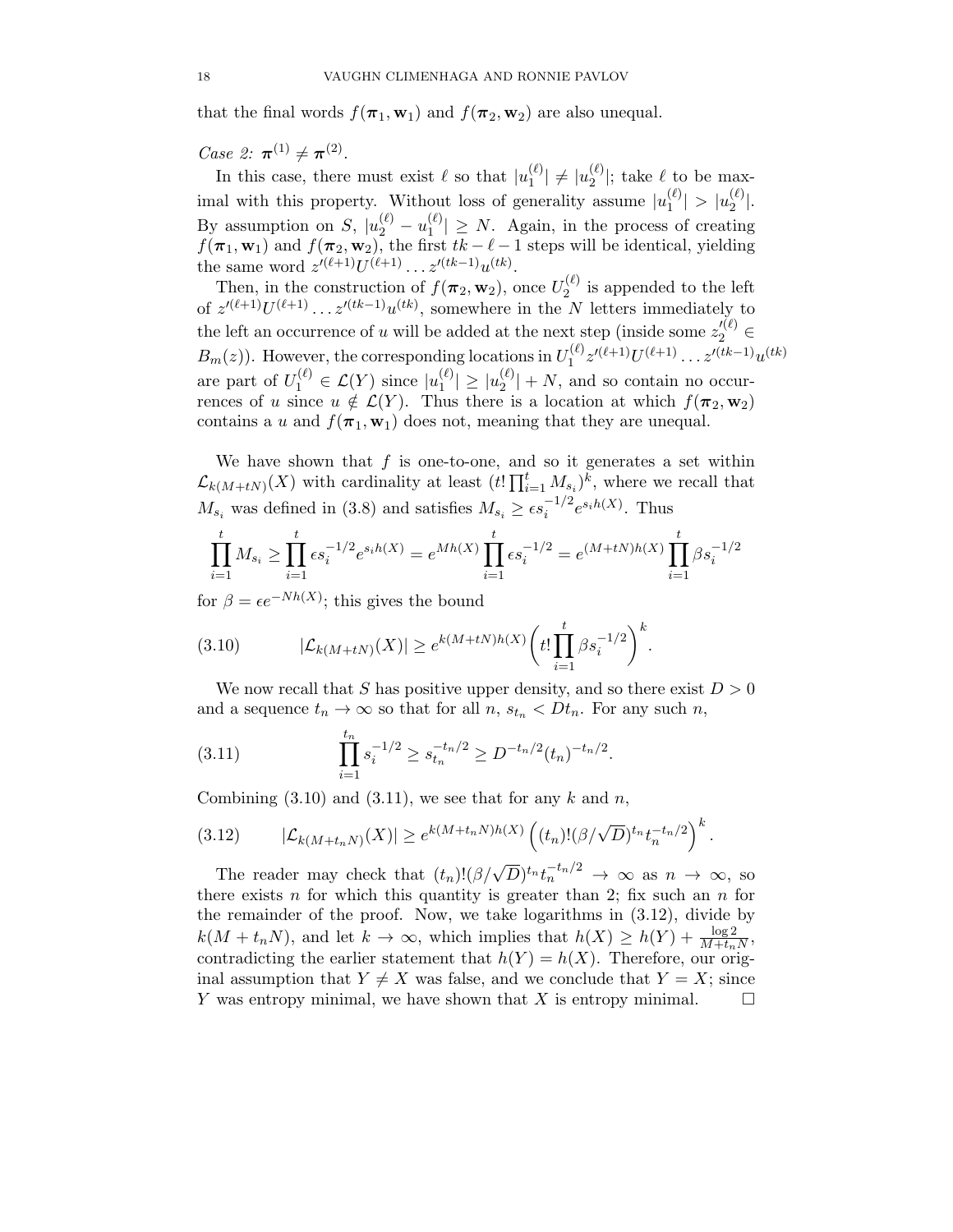3.3. Completion of the proof. Now we use the results from  $\S 3.1$  and  $\S 3.2$ to complete the proof of Theorem 1.1. By Theorem 3.1, we may assume without loss of generality that  $X$  is irreducible, since all desired properties are dependent only on periodic points of  $X$  and measures on  $X$ . Define any m so that  $q(n) \leq m$  for all n.

Define  $i$  to be the maximum number of changes necessary to a word in  $\mathcal{L}(X)$  when using left almost specification to append a word of  $\mathcal{L}(X)$  to its right and yield a word in  $\mathcal{L}(X)$ , i.e.

(3.13) 
$$
i = \max_{u \in \mathcal{L}(X), v \in \mathcal{L}(X)} \min\{j : \exists u' \in B_j(u) \text{ for which } u'v \in \mathcal{L}(X)\}.
$$

We have  $i \leq m$  from the LAS property. Choose words  $u \in \mathcal{L}(X)$  and  $v \in \mathcal{L}(X)$  achieving this maximum, i.e. for  $j < i$ , there exists no  $u' \in B_j(u)$ for which  $u'v \in \mathcal{L}(X)$ . Consider the collection

$$
\mathcal{G} = \{ w \in \mathcal{L}(X) \cap v\mathcal{L}(X) : wu \in \mathcal{L}(X) \}
$$

of words in  $\mathcal{L}(X)$  starting with v which can be legally followed by u.

To apply the results from [4] we define the "prefix" and "suffix" collections

 $\mathcal{C}^p = \{w \in \mathcal{L}(X) \; : \; w \text{ does not contain } v \text{ as a subword}\}\$ 

 $\mathcal{C}^s = \{ w \in \mathcal{L}(X) \cap u\mathcal{L}(X) : w \text{ contains } u \text{ only once as a subword} \}.$ 

Let  $\mathcal{C}^p\mathcal{G}\mathcal{C}^s$  denote the set of words that can be decomposed as a concatenation of a word in  $\mathcal{C}^p$ , followed by a word in  $\mathcal{G}$ , followed by a word in  $\mathcal{C}^s$ , and let  $\mathcal{B} := \mathcal{L} \setminus \mathcal{C}^p \mathcal{G} \mathcal{C}^s$  be the set of words that do not admit such a decomposition. Finally, define  $\mathcal{C} = \mathcal{C}^p \cup \mathcal{C}^s \cup \mathcal{B}$ .

Condition  $[I]$  says that  $G$  has specification, and follows from our choice of G and the LAS property. We prove it with  $\tau = |u|$  by showing that for any  $w^{(1)}, w^{(2)} \in \mathcal{G}$ , there exists u' with  $|u'| = |u|$  for which  $w^{(1)}w^{(2)} \in \mathcal{G}$ . Given any such  $w^{(1)}, w^{(2)}$ , by definition we can write  $w^{(1)} = vt^{(1)}$ ,  $w^{(2)} = vt^{(2)}$ , and  $vt^{(1)}u, vt^{(2)}u \in \mathcal{L}(X)$ . Then, by LAS and the definition of i, there exists  $v't'^{(1)}u'vt^{(2)}u \in \mathcal{L}(X)$  where  $v't'^{(1)}u' \in B_i(vt^{(1)}u)$  and  $v', t'^{(1)}, u'$  have the same lengths as v,  $t^{(1)}$ , u. However, since  $u'v \in \mathcal{L}(X)$ , by (3.13) we have  $d(u', u) \geq i$ . This implies that  $v' = v$  and  $t'^{(1)} = t^{(1)}$ . We then have that  $vt^{(1)}u'vt^{(2)}u \in \mathcal{L}(X)$ , implying that  $vt^{(1)}u'vt^{(2)} = w^{(1)}u'w^{(2)} \in \mathcal{G}$  and proving [I].

Now we prove [II] by showing that  $h(\mathcal{C}) < h(X)$ . First, we note that by Theorem 3.5, X is entropy minimal. If we define  $X_v$  to be the subshift of points of  $X$  containing no  $v$  as a subword, then by entropy minimality,  $h(X_v) < h(X)$ . Since  $\mathcal{C}^p$  is clearly factorial,  $h(\mathcal{C}^p) = h(X_v)$  by Lemma 2.7. Therefore,  $h(\mathcal{C}^p) < h(X)$ . To treat  $\mathcal{C}^s$ , note that if we define

 $\mathcal{C}' = \{w \in \mathcal{L}(X) : w \text{ does not contain } u \text{ as a subword}\},\$ 

then removing u from the beginning of words in  $\mathcal{C}^s$  places  $(\mathcal{C}^s)_n$  in bijective correspondence with  $(C')_{n-|u|}$  for  $n>|u|$ . Then clearly  $h(C<sup>s</sup>) = h(C')$ . If we define  $X_u$  to be the subshift of points of X containing no u as a subword, then as above, by entropy minimality  $h(X_u) < h(X)$ . Since C' is clearly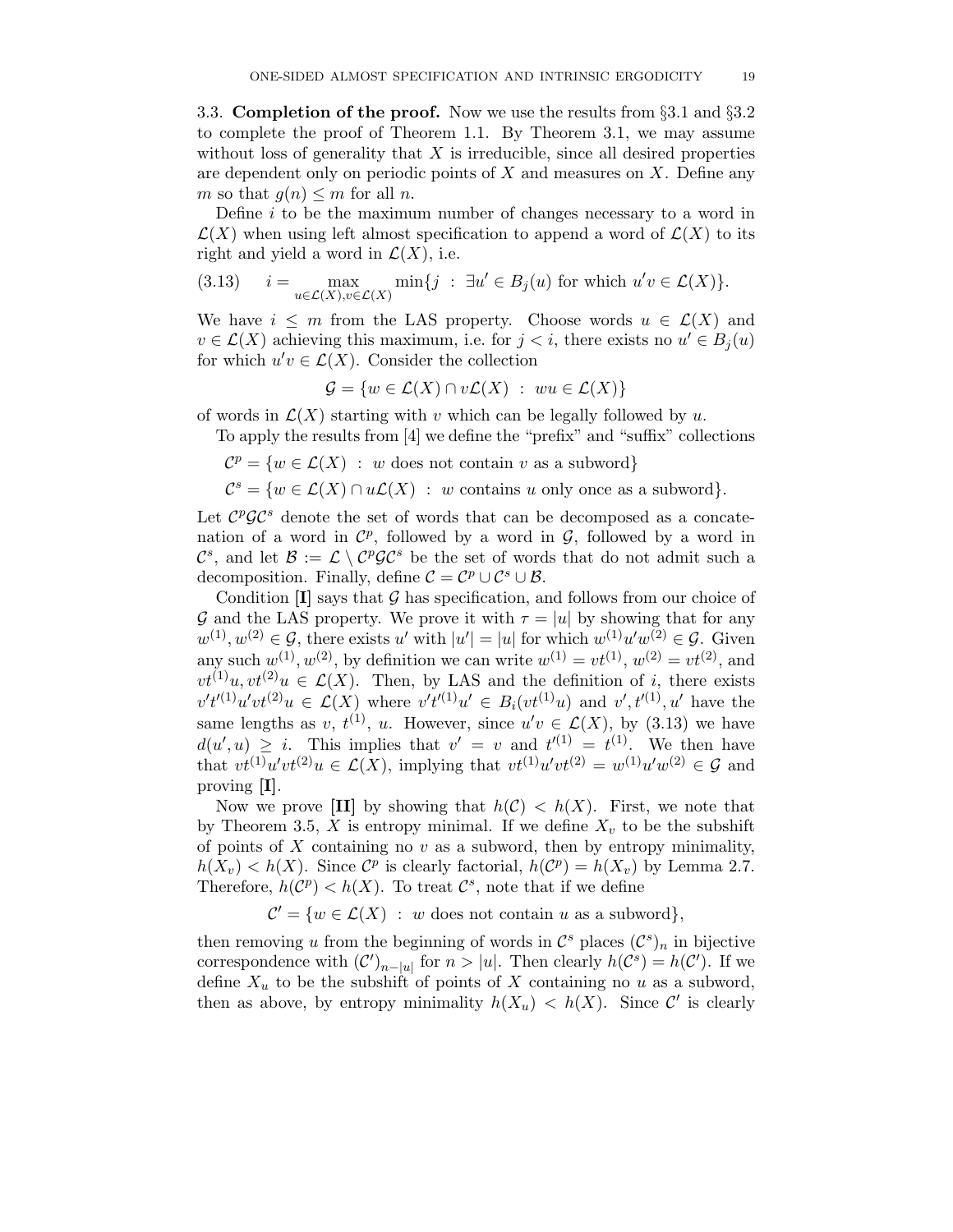factorial, Lemma 2.7 implies that  $h(\mathcal{C}') \leq h(X_u)$ , and so  $h(\mathcal{C}^s) < h(X)$ . It remains only to consider  $\beta$ . If w contains disjoint occurrences of v and u where the v occurs to the left, then we could write  $w = xv yuz$  where x contains no v and z contains no u. Then  $vy \in \mathcal{G}$ ,  $x \in \mathcal{C}^p$ , and  $uz \in \mathcal{C}^s$ , meaning that  $w \notin \mathcal{B}$ . We've then shown that words in  $\mathcal{B}$  either contain no u at all, or can be written as  $xuy$  where x contains no v and y contains no u. This clearly implies that

(3.14) 
$$
|\mathcal{B}_n| \le |(\mathcal{C}')_n| + \sum_{i=0}^{n-|u|} |(\mathcal{C}^p)_i| \cdot |(\mathcal{C}')_{n-i}|.
$$

Choose  $\epsilon > 0$  so that  $h(\mathcal{C}^p), h(\mathcal{C}') < h(X) - 2\epsilon$ . Then there is K such that  $|\mathcal{C}_n^p|, |\mathcal{C}_n'| \leq Ke^{n(h(X)-\epsilon)}$  for every  $n \in \mathbb{N}$ . Combining this with (3.14) yields

$$
|\mathcal{B}_n| \leq Ke^{n(h(X)-\epsilon)} + \sum_{i=0}^{n-|u|} Ke^{i(h(X)-\epsilon)}Ke^{(n-i)(h(X)-\epsilon)}
$$
  
=  $Ke^{n(h(X)-\epsilon)} + \sum_{i=0}^{n-|u|} K^2e^{n(h(X)-\epsilon)} \leq (K+nK^2)e^{n(h(X)-\epsilon)}.$ 

Taking logs, dividing by n, and letting  $n \to \infty$  yields  $h(\mathcal{B}) \leq h(X) - \epsilon$  $h(X)$ . Since  $C = C^p \cup C^s \cup B$ , we have shown [II].

Finally, we prove  $\text{[III}_a$  and  $\text{[III}_b]$  with  $L = |v|$ . For  $\text{[III}_a$ , suppose  $x \in X$ and  $i \leq j \leq k \leq \ell$  are such that  $x([i,k]), x([j,\ell]) \in \mathcal{G}$  and  $k - j \geq L$ . Then v is a prefix of  $x([j, \ell])$ ; it is also a prefix of  $x([j, k])$  since  $k - j \geq L = |v|$ . Moreover,  $x([i, k])u \in \mathcal{L}$  and hence  $x([j, k])u \in \mathcal{L}$  as well, which shows that  $x([j, k]) \in \mathcal{G}$ . For  $[\text{III}_b]$ , we see that v is a prefix of  $x([i, \ell])$  since it is a prefix of  $x([i, k])$ . To show that  $x([i, \ell])u \in \mathcal{L}$ , we need to use the assumption that there is  $a \leq i$  with  $x([a, \ell]) \in \mathcal{G}$ , which implies that  $x([a, \ell])u \in \mathcal{L}$ , and hence  $x([i, \ell])u \in \mathcal{L}$ . Thus  $x([i, \ell]) \in \mathcal{G}$ , proving [III<sub>b</sub>].

We have verified the hypotheses of the first part of Theorem 2.22, which is enough to establish uniqueness and the central limit theorem. The remaining conclusions of Theorem 1.1 will follow from the second half of Theorem 2.22 once we prove that

(3.15) 
$$
\gcd\{|w| + |u| : w \in \mathcal{G}\} = 1.
$$

To see this, we produce words  $w, w' \in \mathcal{G}$  whose lengths differ by exactly 1. First let  $x \in \mathcal{L}$  be a word that starts and ends with v, and contains at least  $2m+1$  disjoint occurrences of the word v; that is,  $x = vz^{(1)}vz^{(2)}v \cdots vz^{(2m)}v$ . Note that such an  $x$  exists by irreducibility. Now let  $a$  be a letter such that  $y = xa \in \mathcal{L}$ . By LAS, there are  $x' \in B_m(x)$  and  $y' \in B_m(y)$  such that  $x'u, y'u \in \mathcal{L}$ . Thus at least  $m+1$  of the instances of v in x survive in  $x'$ , and similarly in  $y'$ . In particular there is some instance of  $v$  that survives in both  $x'$  and  $y'$ ; say this occurs as  $x_{[i,i+|v|)}$ . Then, we can take  $w = vx'_{[i+|v|,|x|]} u \in \mathcal{L}$ and  $w' = vy'_{[i+|v|,|x|+1]}$   $u \in \mathcal{L}$ ; by definition both of these words are in  $\mathcal{G}$ , and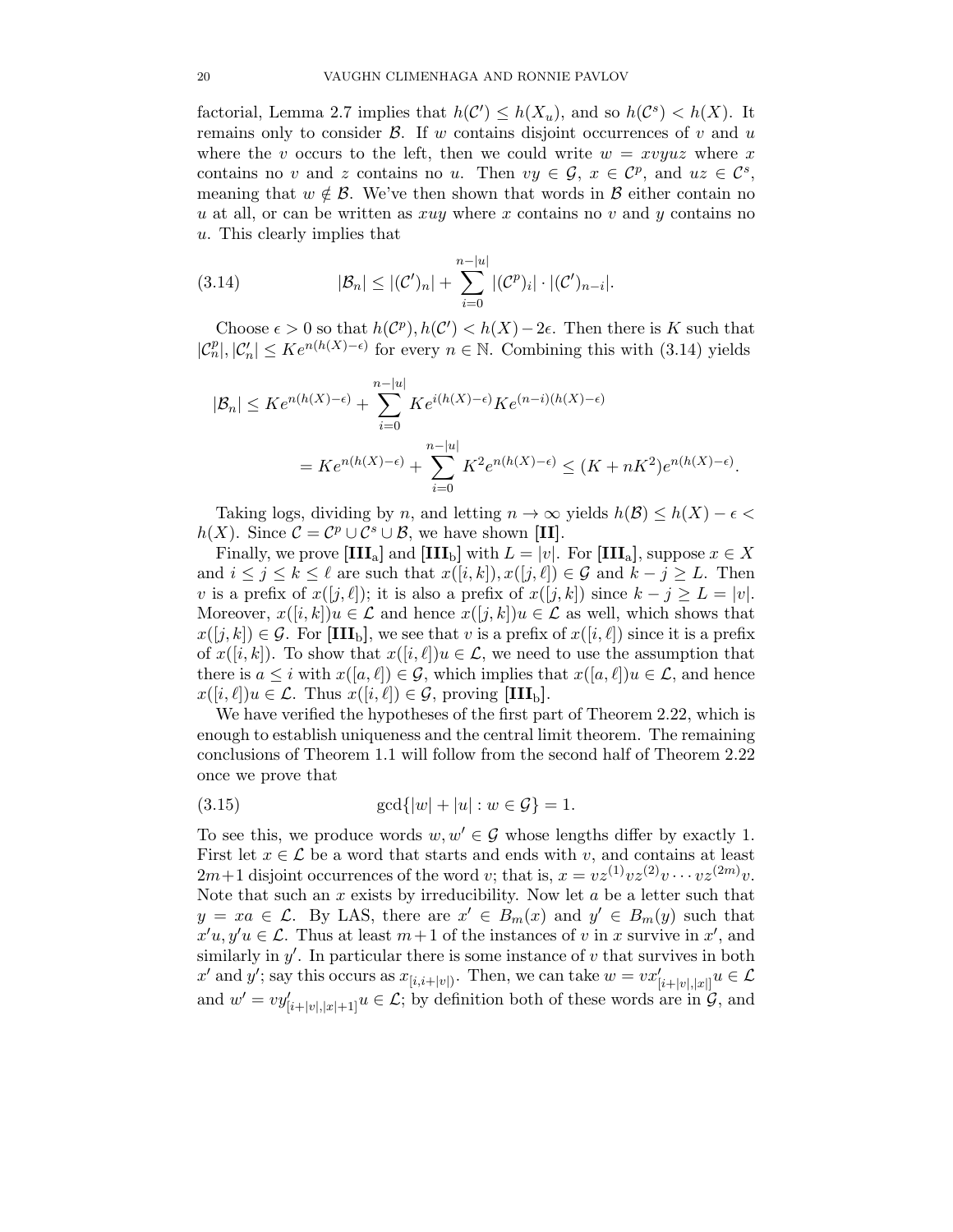their lengths clearly differ by 1. This establishes (3.15) and completes the proof of Theorem 1.1, modulo the derivation in the next section of Theorem 2.22 from the results in [4].

3.4. Proof of Theorem 2.22. Theorem 2.22 is a consequence of results in [4]. Since it is not stated in exactly this form there, we explain the necessary steps. First note that [4] is given in terms of a potential function  $\varphi$ , while we consider only MMEs, which correspond to the case  $\varphi = 0$ . Also note that our condition  $[I]$  is denoted by  $[I']$  in [4, Theorem 3.2].

The main result in that paper is [4, Theorem 1.1], which is given in terms of  $[I], [II],$  and a condition  $[III]$  that we do not state here, but which implies both  $\text{[III}_a\text{]}$  and  $\text{[III}_b\text{]}$ . It is shown there that if  $\text{[I]}, \text{[II]},$  and  $\text{[III]}$  hold, then X has a unique MME  $\mu$ , and that  $\mu$  satisfies the stronger statistical properties listed in Theorem 1.1, with two caveats:

- the result in  $[4]$  allows for a period d in the Bernoulli property and exponential decay of correlations;
- the definition of periodic orbit measures in [4] involves a sum over all orbits of length  $\leq n$ , instead of length exactly n.

Thus to prove Theorem 2.22, we must explain three things:

- (1) why  $\text{[III}_a$  and  $\text{[III}_b$  are sufficient to replace  $\text{[III]}$ ;
- (2) why  $d = 1$  in our setting;
- (3) why our definition of periodic orbit measures still gives the equidistribution result.

This requires a more careful examination of the results in [4, §3], which establish [4, Theorem 1.1]. In [4, Theorem 3.2], it is shown that  $[I], [II],$  $[\mathbf{III}_a]$ , and  $[\mathbf{III}_b]$  guarantee existence of  $\mathcal{F} \subset \mathcal{L}(X)$  such that the following are true.

- F is closed under concatenation: if  $v, w \in \mathcal{F}$ , then  $vw \in \mathcal{F}$ . In particular, F satisfies [I] with  $\tau = 0$ .
- F satisfies [II]; there are  $\mathcal{E}^p$ ,  $\mathcal{E}^s \subset \mathcal{L}(X)$  such that  $h(\mathcal{E}^p \cup \mathcal{E}^s \cup (\mathcal{L}(X))$  $\mathcal{E}^p \mathcal{F} \mathcal{E}^s$ )) < h(X).
- $gcd{ |v| : v \in \mathcal{F} } = gcd{ |w| + \tau : w \in \mathcal{G} }$ .

In fact, [4, Theorem 3.2] guarantees two further conditions  $[II']$  and  $[III^*]$ , which we do not state here but which are used in [4, Theorem 3.1] to give the conclusions of [4, Theorem 1.1] with  $d = \gcd\{|v| : v \in \mathcal{F}\} = \gcd\{|w| + \tau$ :  $w \in \mathcal{G}$ . This demonstrates that under the hypotheses of Theorem 2.22, we have  $d = 1$ , and moreover that  $\text{[III}_a$  and  $\text{[III}_b]$  can replace  $\text{[III]}$  in [4, Theorem 1.1], which deals with the first two issues raised above.

It only remains to address the issue concerning periodic orbit measures. By [4, Lemma 4.5] applied to F, there are  $Q > 0$  and  $N \in \mathbb{N}$  such that for sufficiently large *n* there is  $j \in [n-N, n]$  with  $|\mathcal{F}_j| \geq Qe^{jh(X)}$ . Since  $gcd\{|v| : v \in \mathcal{F}\} = 1$  and since  $\mathcal F$  is closed under concatenation, there is  $M \in \mathbb{N}$  such that  $\mathcal{F}_m \neq \emptyset$  for all  $m \geq M$ . Given  $n \geq M + N$  there is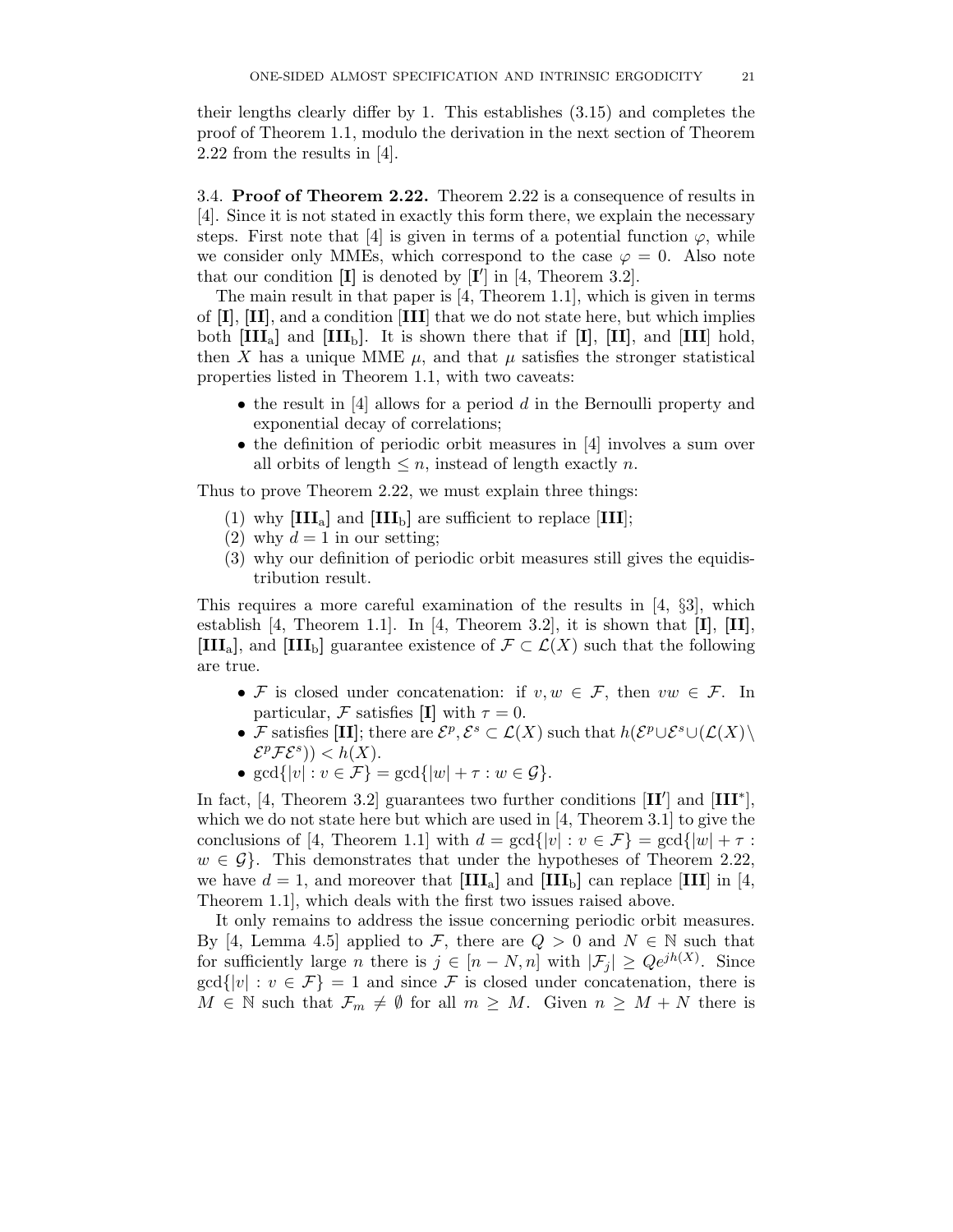$j \in [n - M - N, n - M]$  such that

$$
|\mathcal{F}_j| \ge Q e^{jh(X)} \ge Q e^{(n-M-N)h(X)}.
$$

Now  $\mathcal{F}_j\mathcal{F}_{n-j}\subset\mathcal{F}_n$  (by the fact that  $\mathcal F$  is closed under concatenation) and  $\mathcal{F}_{n-j} \neq \emptyset$  (since  $n-j \geq M$ ), so

$$
(3.16) \qquad |\operatorname{Per}_n(X)| \ge |\mathcal{F}_n| \ge |\mathcal{F}_j| \ge Qe^{-(M+N)h(X)}e^{nh(X)},
$$

where the first inequality uses the fact that every word  $w \in \mathcal{F}_n$  generates a periodic point of period  $n$  by the free concatenation property. Now let  $\mu_n = \frac{1}{\text{Per}_n}$  $\frac{1}{|\text{Per}_n(X)|} \sum_{x \in \text{Per}_n(X)} \delta_x$  be the periodic orbit measures defined in  $(2.6)$ , and let  $\tilde{\mu} = \lim_{k} \mu_{n_k}$  be any weak\* limit point of the sequence  $\mu_n$ . Note that  $\sigma_* \mu_n = \mu_n$ , so this is a case of the construction from Lemma 2.10. By (3.16), clearly  $\liminf \frac{1}{n_k} \ln |\text{Per}_{n_k}(X)| = h(X)$ , and we conclude that  $h(\tilde{\mu}) = h(X)$ . Since  $\mu$  is the unique MME, this implies that  $\tilde{\mu} = \mu$ . This holds for every limit point  $\tilde{\mu}$  of  $\mu$ , and therefore  $\mu_n \to \mu$ .

### 4. Other proofs

4.1. Proof of Corollary 1.2. The key observation for the proof of Corollary 1.2 is that usual almost specification with  $q = 1$  implies either left or right almost specification.

**Lemma 4.1.** If X is irreducible and has almost specification with  $q = 1$ , *then either* X *has left almost specification with* g = 1 *or* X *has right almost* specification with  $q = 1$ .

*Proof.* Suppose that X is an irreducible subshift satisfying almost specification with  $g(n) = 1$ , and for a contradiction assume that it has neither LAS with  $g = 1$  nor RAS with  $g = 1$ . Then, there exist  $u, v \in \mathcal{L}(X)$  for which  $u'v \notin \mathcal{L}(X)$  for all  $u' \in B_1(u)$ , and there exist  $U, V \in \mathcal{L}(X)$  for which  $UV' \notin \mathcal{L}(X)$  for all  $V' \in B_1(V)$ .

Use irreducibility to construct a word of the form  $vwU \in \mathcal{L}(X)$ . Then, use almost specification to create a word  $u'yV' \in \mathcal{L}(X)$ , where  $u' \in B_1(u)$ ,  $y \in B_1(vwU)$ , and  $V' \in B_1(V)$ . Clearly either the initial v or terminal U from  $vwU$  is unchanged in y. If v is unchanged, then  $u'v \in \mathcal{L}(X)$ , a contradiction. If U is unchanged, then  $UV' \in \mathcal{L}(X)$ , a contradiction. Either way, our assumption must have been false, and so the lemma is proved.  $\Box$ 

We also need the following result, which we state without proof, as the proof is completely analogous to that of Theorem 3.1.

**Theorem 4.2.** For any X with almost specification with  $g = m$ , define by O the set of words  $w \in \mathcal{L}(X)$  for which no point of X contains  $m+1$  disjoint *occurrences of* w. Define  $X_O$  to be the subshift of points of X containing no *word from* O*. Then*

- (i)  $X$  *and*  $X_O$  *have the same sets of periodic points;*
- (ii)  $X$  *and*  $X_O$  *have the same simplices of invariant measures;*
- (iii)  $X_O$  *is irreducible;*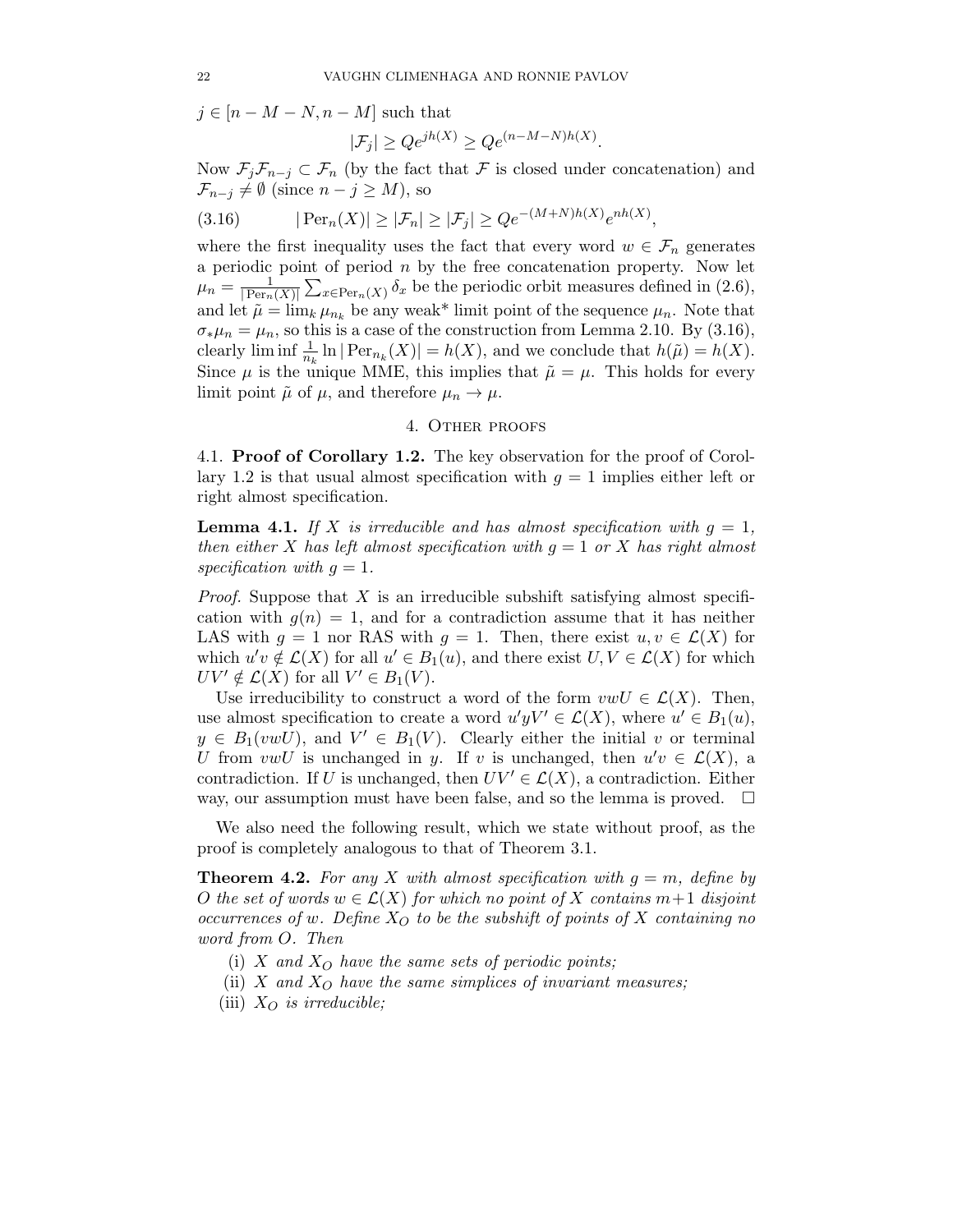### (iv)  $X_O$  has almost specification with  $q = m$ .

Now we complete the proof of Corollary 1.2. By Theorem 4.2, we may assume without loss of generality that  $X$  is irreducible. Then, by Theorem 4.1, X either has LAS with  $q = 1$  or RAS with  $q = 1$ . In the former case, the proof is complete by applying Theorem 1.1.

If X has RAS with  $g = 1$ , then define a map  $\rho: A^{\mathbb{Z}} \to A^{\mathbb{Z}}$  by

 $\rho(\ldots x(-1)x(0)x(1)\ldots) = \ldots x(1)x(0)x(-1)\ldots$ 

Then  $\rho(X)$  is a subshift, and since X was irreducible and had RAS with  $g = 1$ , it's clear that  $\rho(X)$  is irreducible and has LAS with  $g = 1$ . Therefore,  $\rho(X)$  has a unique measure of maximal entropy satisfying the conclusions of Theorem 1.1. Since  $\rho$  is bijective on periodic points of X and induces an entropy-preserving bijection between  $\mathcal{M}(X)$  and  $\mathcal{M}(\rho(X))$ , there is a corresponding unique measure of maximal entropy on  $X$  with the same properties.

4.2. **Proof of Theorem 1.4.** Having shown that LAS with bounded  $g$  implies intrinsic ergodicity, it is natural to wonder whether this result can be strengthened, i.e. whether other upper bounds on  $q$  may also imply uniqueness. We can now prove Theorem 1.4, which shows that even  $g =$  $O(\log \log n)$  can coexist with multiple MMEs. We will use the following technical lemma from [9].

Lemma 4.3. ([9], Lemma 4.4) *For every alphabet* A *and positive integer* n*, there exists a set*  $U_n \subseteq A^n$  *such that*  $|U_n| \leq \frac{16}{n^2} |A|^n$  *and*  $U_n$  *is* 2*-spanning with respect to the Hamming metric.*

To prove Theorem 1.4, we build a shift over the alphabet

$$
A = \{-N, \ldots, -1, 1, \ldots, N\},\
$$

where  $N > 2^{17} + 4$ . We begin by using Lemma 4.3 to fix, for every n, a set  $U_n \subseteq \{1, ..., N\}^n$  which is 2-spanning in  $\{1, ..., N\}^n$  and with  $|U_n| \le$  $\frac{16}{n^2}N^n$ . We will use  $U_n$  to define certain collections  $T^+ \subset \{1,\ldots,N\}^*$  and  $T^{-} \subset \{-1, \ldots, -N\}^*$ , and then take X to be the coded shift generated by  $T := T^+ \cup T^-$ , i.e. the closure of the set of all bi-infinite concatenations of words from T.

For every *n*, define  $k = \lfloor \log_2 \log_2 n \rfloor$ ; then  $2^{2^k} \le n < 2^{2^{k+1}}$ . For any *n*, we then define  $T_n^+$  to be the set

$$
\{w \in \{1,\ldots,N\}^n : w(n) = 1, \forall i \in [0,k-1], w([2^{2^i}+1, 2^{2^{i+1}}]) \in U_{2^{2^{i+1}}-2^{2^i}}\},\
$$

and define  $T^+ = \bigcup_n T_n^+$ . We first note that the collection  $T^+$  is suffix-closed, meaning that  $w \in T^+$ ,  $w = uv \Longrightarrow v \in T^+$ ; this follows immediately from the definition of the sets  $T_n^+$ . Also, for every n,  $T_n^+$  is  $(1+2\lfloor \log_2 \log_2 n \rfloor)$ spanning in  $\{1, \ldots, N\}^n$ ; given a word in  $\{1, \ldots, N\}^n$ , one only needs to change the last letter to 1 and make at most two changes to each  $w([2^{2^i} +$  $(1, 2^{2^{i+1}}]$ ,  $i \in [0, k-1]$ , to place it in  $U_{2^{2^{i+1}}-2^{2^i}}$ .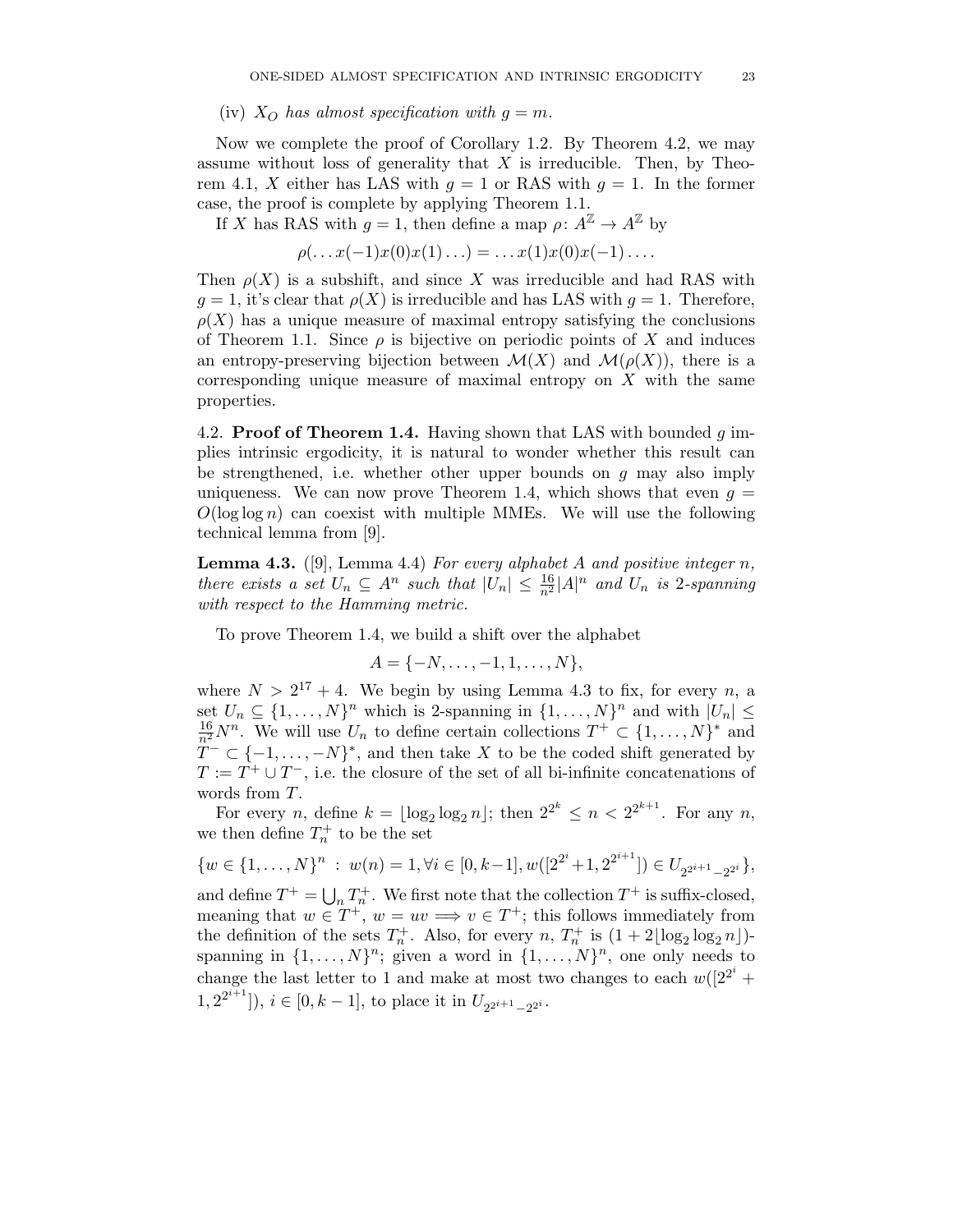Finally, for every  $n$ ,  $|T_n^+|$  is bounded above by

$$
N^{n-1} \cdot \prod_{i=0}^{k-1} \frac{16}{(2^{2^{i+1}} - 2^{2^i})^2} \le N^{n-1} \cdot \prod_{i=0}^{k-1} \frac{16}{(2^{2^{i+1}} - 1)^2} = N^n \left(\frac{1}{N \cdot 2^{2^{k+2} - 6k - 4}}\right).
$$
  
For  $k \ge 4$ ,  $2^{k+2} - 6k - 4 > 1.125 \cdot 2^{k+1}$ , and so for  $n \ge 2^{16}$ ,  
(4.1)  $|T_n^+| \le \frac{N^n}{N \cdot n^{1.125}}$ .

Now, for every *n*, define  $T_n^- \subseteq \{-N, \ldots, -1\}^n$  by  $T_n^- = -T_n^+ = \{-w$ :  $w \in T_n^+$ , and define  $T^- = \bigcup_n T_n^-$ . Clearly  $T^-$  is suffix-closed since  $T^+$  is. Similarly,  $T_n^-$  is  $(1+2\lfloor \log_2 \log_2 n \rfloor)$ -spanning in  $\{-N, \ldots, -1\}^n$  and has the same cardinality bound as that of (4.1). Define, for every  $n, T_n = T_n^- \cup T_n^+$ ; clearly  $T_n$  is  $(1+2\lfloor \log_2 \log_2 n \rfloor)$ -spanning within the set of *n*-letter words with constant sign. Then, define  $T = T^+ \cup T^- = \bigcup_n T_n$ . We are finally prepared to define our subshift  $X$ ; it is simply the coded system defined by T.

We first note that  $\{1, \ldots, N\}^{\mathbb{Z}} \subset X$ . To see this, note that for every k, the first  $2^{2^{k+1}} - 2^{2^{k}} - 1 > k$  letters of words in  $T_{2^2}^+$  $\frac{2^{2k+1}-1}{2^{2k+1}-1}$  are completely unconstrained. In other words, every word in  $\{1, \ldots, N\}^*$  is the prefix of some word in  $T^+$ , and so by taking limits as  $k \to \infty$ , we see that  $\{1, \ldots, N\}^{\mathbb{Z}} \subset X$ . Similarly, every word in  $\{-N, \ldots, -1\}^*$  is the prefix of some word in  $T^-$ , and so  $\{-N, \ldots, -1\}^{\mathbb{Z}} \subset X$ . Trivially, this implies that  $h(X) \ge \log N$ . We will now bound  $|\mathcal{L}_n(X)|$  from above similarly to [9] to show that in fact  $h(X) = \log N$ .

For every n and every  $w \in \mathcal{L}_n(X)$ , we can decompose w as  $w = w^{(1)} \dots w^{(k)}$ , where  $w^{(1)}$  is the suffix of a word in  $T, w^{(2)}, \ldots, w^{(k-1)} \in T$ , and  $w^{(k)}$  is the prefix of a word in  $T$ . Recall that  $T$  is suffix-closed, and that every word of constant sign is the prefix of a word in  $T$ . Therefore, we can rephrase by saying that  $w^{(1)}, \ldots, w^{(k-1)} \in T$ , and  $w^{(k)}$  has constant sign. Defining  $n_i = |w^{(i)}|$  for  $1 \leq i \leq k$ , we see that

$$
|\mathcal{L}_n(X)| \leq \sum_{k=1}^n \sum_{\sum_{i=1}^k n_i = n} 2N^{n_k} \prod_{i=1}^{k-1} |T_{n_i}|
$$
  
(4.2)  

$$
\leq 2N^n \sum_{k=1}^n \sum_{\sum_{i=1}^k n_i = n} \prod_{i=1}^{k-1} \frac{|T_{n_i}|}{N^{n_i}} \leq 2N^n \sum_{k=1}^n \left(\sum_{j=1}^\infty \frac{|T_j|}{N^j}\right)^{k-1}.
$$

By  $(4.1)$ , we have

$$
\sum_{j=1}^{\infty} \frac{|T_j|}{N^j} \le \sum_{j=1}^{\infty} \frac{2}{N \cdot j^{1.125}} \le \frac{2^{17}}{N} + \sum_{j=2^{16}+1}^{\infty} \frac{2}{N \cdot j^{1.125}} \le \frac{2^{17}}{N} + \int_{2^{16}}^{\infty} \frac{2}{N \cdot x^{1.125}} dx = \frac{2^{17}+4}{N}.
$$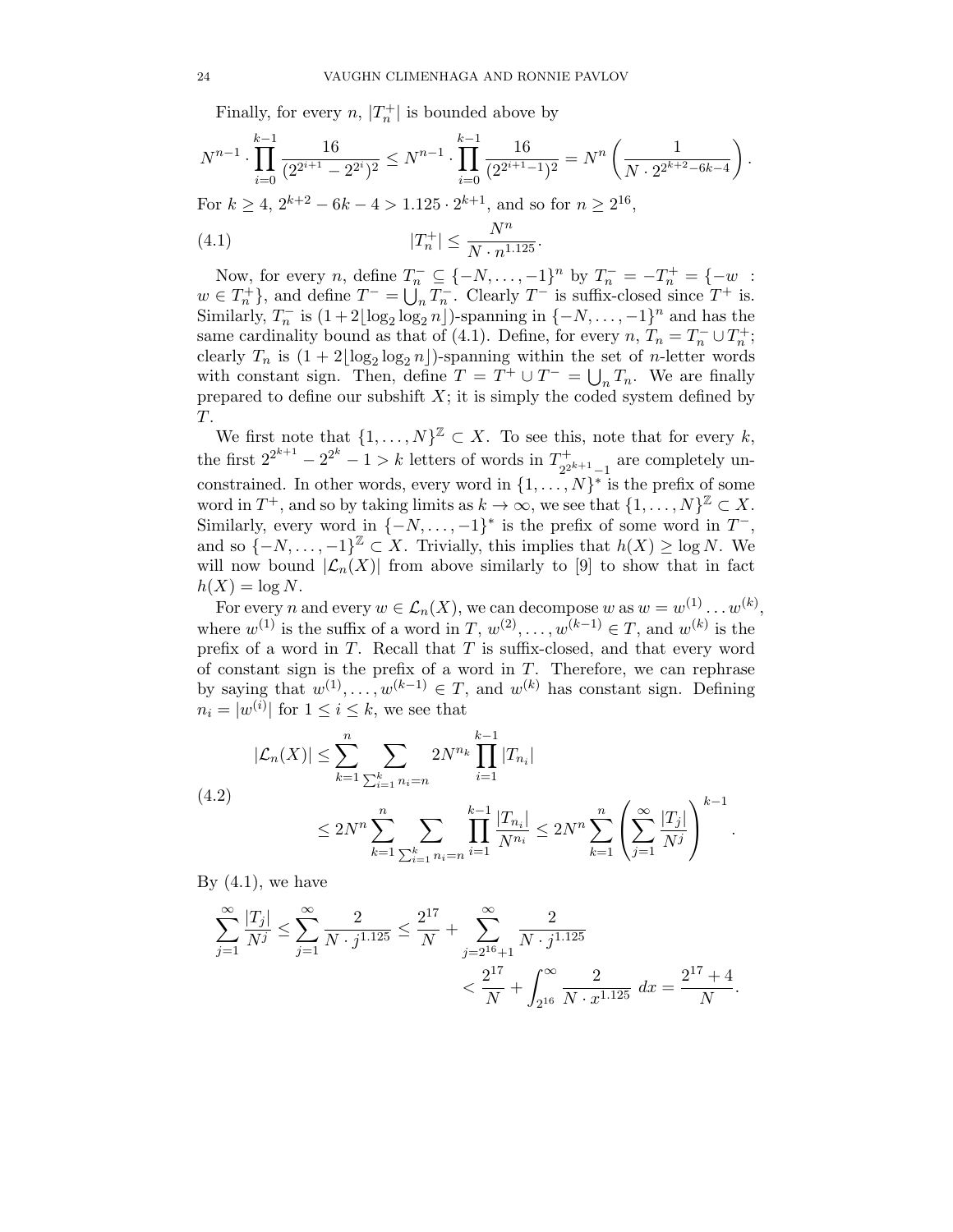Since  $N > 2^{17}+4$ , we can define  $\alpha := \frac{2^{17}+4}{N} < 1$ , and then (4.2) shows that  $|\mathcal{L}_n(X)| < 2N^n \frac{1}{1-\alpha}$ . Taking logs, dividing by n, and letting  $n \to \infty$  shows that  $h(X) \leq \log N$ , and so  $h(X) = \log N$ . This immediately implies that X has at least two measures of maximal entropy (with disjoint supports), namely the uniform Bernoulli measures on the full shifts  $\{1, \ldots, N\}^{\mathbb{Z}}$  and  $\{-N, \ldots, -1\}^{\mathbb{Z}},$  both of which are contained in X.

It only remains to show that X has LAS with  $g(n) = 1 + 2\log_2 \log_2 n$ . To see this, consider any  $v \in \mathcal{L}_m(X)$  and  $w \in \mathcal{L}_n(X)$ . Decompose each into maximal words of constant sign as  $v = v^{(1)}v^{(2)} \dots v^{(m)}$  and  $w = w^{(1)}w^{(2)} \dots w^{(n)}$ , i.e. every  $v^{(j)}$  and  $w^{(j)}$  has constant sign, which alternates as j varies. Then,  $w^{(n)}$  is a prefix of a word t in T, and all  $w^{(j)}$  for  $j < n$  are in T (recall that T is suffix-closed). Similarly,  $v^{(j)}$  is in T for  $j < m$ . Since  $T_m$  is  $(1+2\lfloor \log_2 \log_2 m \rfloor)$ -spanning in  $\{-N, \ldots, -1\}^m \cup \{1, \ldots, N\}^m$  and  $v^{(m)}$  has constant sign, there exists  $u^{(m)} \in B_{1+2\lfloor \log_2 \log_2 m \rfloor}(v^{(m)})$  which is also in T. Since it is a concatenation of words in  $T, v^{(1)} \dots v^{(m-1)} u^{(m)} w^{(1)} \dots w^{(n-1)} t \in$  $\mathcal{L}(X)$ . Then its subword  $v^{(1)} \dots v^{(m-1)} u^{(m)} w^{(1)} \dots w^{(n-1)} w^{(n)}$  must also be in  $\mathcal{L}(X)$ . Finally, since  $d(v^{(1)} \dots v^{(m-1)} u^{(m)}, v) = d(u^{(m)}, v^{(m)}) \leq 1 +$  $2\lfloor \log_2 \log_2 m \rfloor \leq 1 + 2\log_2 \log_2 m$ , we have shown that X has LAS with  $g(n) = 1 + 2 \log_2 \log_2 n$ .

4.3. **Proof of Theorem 1.7.** We will show that no matter how slowly an unbounded mistake function  $g$  grows, LAS with mistake function  $g$  does not imply entropy minimality.

Consider any unbounded  $q(n)$ , and assume without loss of generality that  $g = o(n)$  (this is because any subshift with LAS with mistake function  $g(n)$ ) also has LAS for any larger mistake function). Then, define  $X$  to have alphabet  $\{0,1\}$  and consist of all  $x \in \{0,1\}^{\mathbb{Z}}$  such that for every *n* and every n-letter subword w of x, the number of 1 symbols in w is less than or equal to  $q(n)$ .

We first show that X has LAS with mistake function  $g(n)$ . For any  $v, w \in \mathbb{R}$  $\mathcal{L}(X)$ , the number of 1s in v is at most  $g(|v|)$ , and so  $v' = 0^{|v|} \in B_{|v|}(v)$ . Since  $w \in \mathcal{L}(X)$ , there exists some point  $x \in X$  containing w. Then, if we create x' by changing the |v| letters before an occurrence of w to all 0s, clearly  $x' \in X$  by the rules defining X, and  $x'$  contains  $v'w$ , so  $v'w \in \mathcal{L}(X)$ , completing the proof of LAS.

Now, we show that X is irreducible. Consider any  $v, w \in \mathcal{L}(X)$ , and without loss of generality assume that they have the same length  $n$ . As above, it's clear that  $x^{(v)} = 0^{\infty} v 0^{\infty}$  and  $x^{(w)} = 0^{\infty} w 0^{\infty}$  are both in X. Since g is unbounded, there exists N so that  $g(N) \geq 2n$ . Then, consider the point  $x^{(v,w)} = 0^{\infty} v 0^N w 0^{\infty}$ . Any subword of  $x^{(v,w)}$  which does not contain letters of both v and w is a subword of either  $x^{(v)}$  or  $x^{(w)}$ , and so satisfies the rules defining X. Any other subword w of  $x^{(v,w)}$  contains letters of both  $v$  and  $w$ , and so has length greater than  $N$ . Since the number of 1 symbols in  $x^{(v,w)}$  is less than or equal to 2n, the same is true of w, and we know that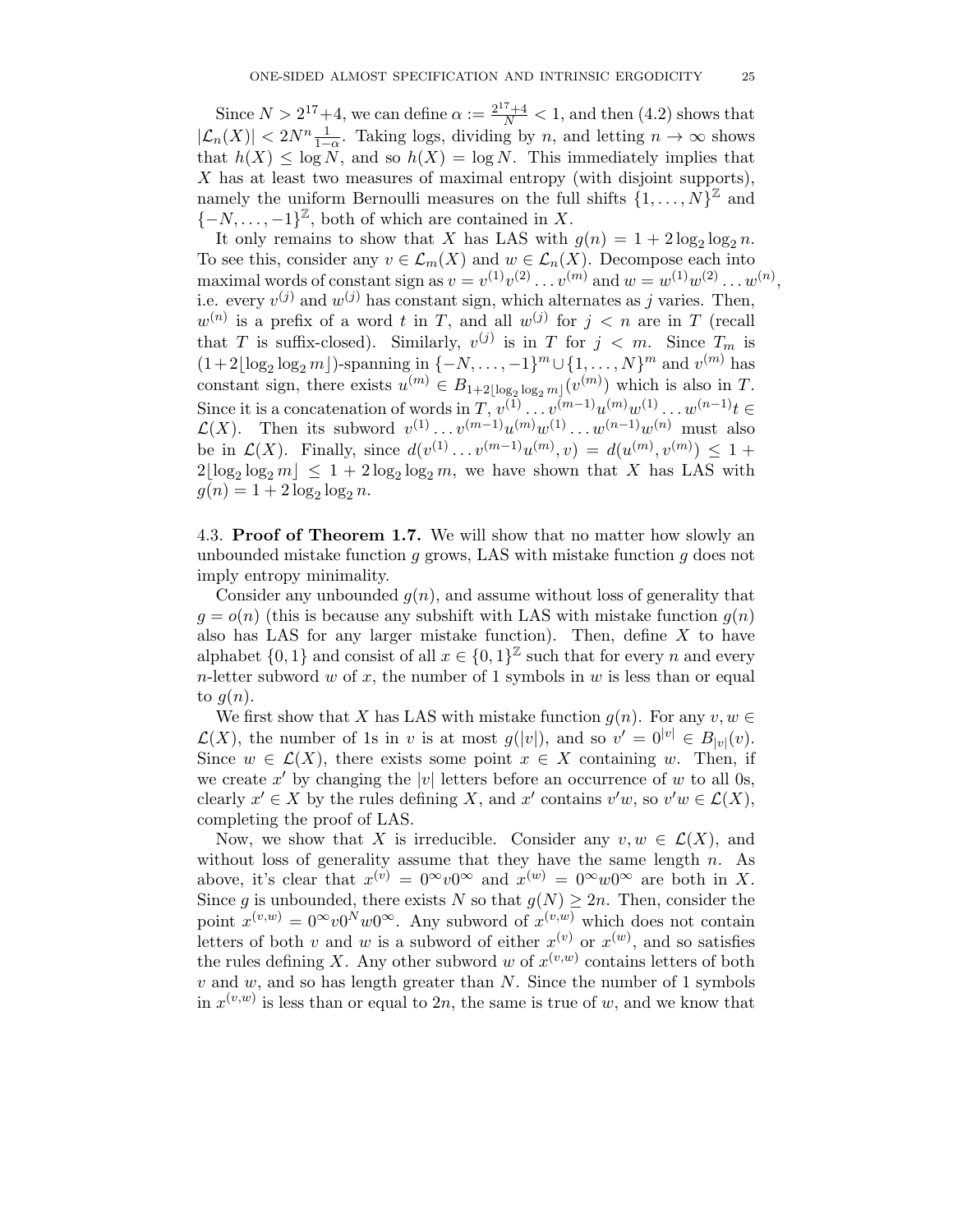$g(N) \geq 2n$ . Therefore, all subwords of  $x^{(v,w)}$  satisfy the rules defining X, and so  $x^{(v,w)} \in X$ , proving irreducibility of X.

We also claim that  $h(X) = 0$ . To see this, note that since  $g = o(n)$ , the limiting frequency of 0 symbols in every point of  $x$  is zero. Therefore, an invariant measure  $\mu$  on X must have  $\mu([1]) = 0$ , and so the only such measure is the delta measure on the sequence of all 0s. This measure clearly has entropy 0, and so by the variational principle,  $h(X) = 0$ . Then, X is not entropy minimal, since it contains the proper subshift containing only the point of all 0s, which also has entropy 0.

4.4. Proof of Proposition 1.8. Now we prove that the property of having LAS with bounded q is preserved under products and factors.

Suppose that X, Y, with alphabets A, B respectively, have LAS with  $q =$ m and  $g = n$  respectively. Then  $X \times Y$  is a subshift with alphabet  $A \times B$ . Consider any words  $w^{(1)}, w^{(2)} \in \mathcal{L}(X \times Y)$ . Let  $u^{(1)} \in A^*$  and  $v^{(1)} \in B^*$ denote the first and second coordinates of  $w^{(1)}$  respectively; by definition  $u^{(1)} \in \mathcal{L}(X)$  and  $v^{(1)} \in \mathcal{L}(Y)$ . Similarly define  $u^{(2)} \in \mathcal{L}(X)$  and  $v^{(2)} \in \mathcal{L}(Y)$ via  $w^{(2)}$ . Then, by LAS of X, there exist  $u'^{(1)} \in B_m(u^{(1)}), v'^{(1)} \in B_n(v^{(1)})$  so that  $u'^{(1)}u^{(2)} \in \mathcal{L}(X)$  and  $v'^{(1)}v^{(2)} \in \mathcal{L}(Y)$ . Then, if we define  $w'^{(1)}$  to have first and second coordinates  $u'^{(1)}$  and  $v'^{(1)}$ , we get  $w'^{(1)}w^{(2)} \in \mathcal{L}(X \times Y)$ , and  $w'(1) \in B_{m+n}(w^{(1)})$ . Therefore,  $X \times Y$  has LAS with  $g = m+n$ .

Now, consider a factor map  $\phi$  on X. Then  $\phi$  is a sliding block code with some radius r, i.e.  $x([i-r, i+r])$  uniquely determines  $(\phi(x))(i)$  for every  $x \in$  $X, i \in \mathbb{Z}$ . Take any words  $w^{(1)} \in \mathcal{L}_{n_1}(\phi(X))$  and  $w^{(2)} \in \mathcal{L}_{n_2}(\phi(X))$ . There then exist words  $v^{(1)} \in \mathcal{L}_{n_1+2r}(X), v^{(2)} \in \mathcal{L}_{n_2+2r}(X)$  so that  $\phi(v^{(1)}) = w^{(1)}$ and  $\phi(v^{(2)}) = w^{(2)}$ . Create  $u^{(1)} \in \mathcal{L}_{n_1}(X)$  by removing the final 2r letters of  $v^{(1)}$ . Then by definition of sliding block code,  $p^{(1)} := \phi(u^{(1)})$  is a prefix of  $w^{(1)}$  of length  $n_1 - 2r$ .

Then by LAS of X, there exists  $u'^{(1)} \in B_m(u^{(1)})$  for which  $u'^{(1)}v^{(2)} \in$  $\mathcal{L}_{n_1+n_2+2r}(X)$ . Define  $y = \phi(u'^{(1)}v^{(2)})$ ; then  $y \in \mathcal{L}_{n_1+n_2}(\phi(X))$ . Since  $v^{(2)}$ is a suffix of  $u^{(1)}v^{(2)}$ , and  $\phi(v^{(2)}) = w^{(2)}$ ,  $y = \phi(u^{(1)}v^{(2)})$  has  $w^{(2)}$  as a suffix. Also, since  $u'^{(1)} \in B_m(u^{(1)}),$  and  $\phi$  has radius  $r, p'^{(1)} := \phi(u'^{(1)}) \in$  $B_{m(2r+1)}(\phi(u^{(1)})) = B_{m(2r+1)}(p^{(1)})$ . (The only differences in  $\phi(u^{(1)})$  and  $\phi(u^{(1)})$  must be at locations within distance r from a difference within  $u'^{(1)}$ and  $u^{(1)}$ .) Since  $u'^{(1)}$  is a suffix of  $u'^{(1)}v^{(2)}$ ,  $y = \phi(u'^{(1)}v^{(2)})$  has  $p'^{(1)}$  as a prefix. But then we can write  $y = p^{(1)}xw^{(2)}$  for some  $x \in \mathcal{L}_{2r}(\phi(X))$ . Since  $p'^{(1)} \in B_{m(2r+1)}(p^{(1)}), p'^{(1)}x \in B_{2r+m(2r+1)}(w^{(1)}).$  Since  $y \in \mathcal{L}(\phi(X))$ , we've proved that  $\phi(X)$  has LAS with  $g = 2r + m(2r + 1)$ .

4.5. Proof of Lemma 2.7. We will show that for a factorial set  $D$  of words, the entropy of  $D$  is the same as that of the subshift "generated by"  $D$ .

Given a word  $w \in A^*$ , a sufficient condition to have  $w \in \mathcal{L}(X(\mathcal{D}))$  is that there are infinitely many  $k \in \mathbb{N}$  and  $u, v \in A^k$  such that  $uwv \in \mathcal{D}$ . Given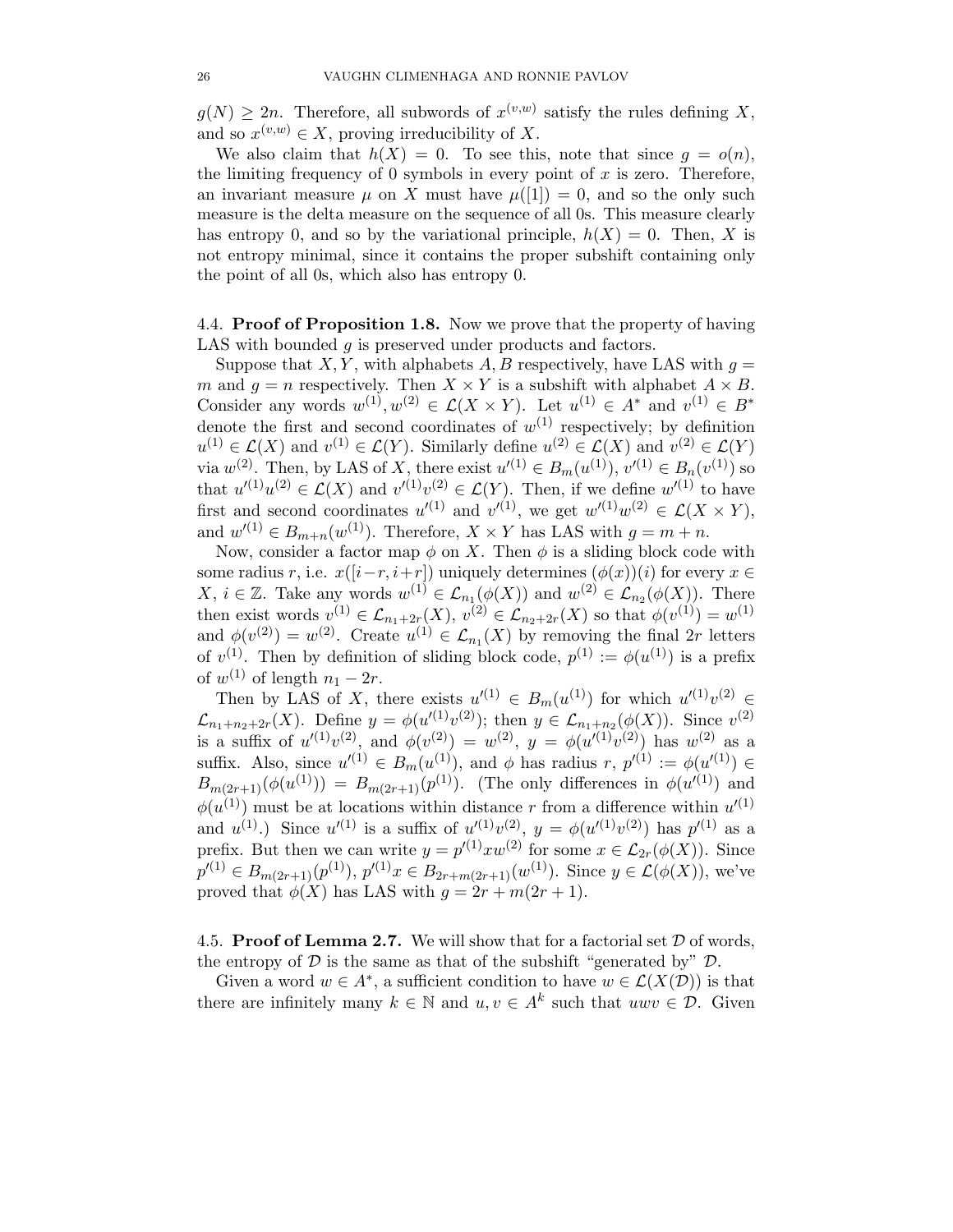$i, j \in \mathbb{N}$ , consider the set

$$
\mathcal{D}_i^{(j)} = \{ w \in \mathcal{D}_i : \text{there are } u, v \in \mathcal{D}_j \text{ such that } uwv \in \mathcal{D} \}.
$$

Our goal is to prove that for any  $n \in \mathbb{N}$  and  $\epsilon > 0$ , we have

$$
(4.3) \t\t |\mathcal{D}_n^{(kn)}| \ge e^{n(h(\mathcal{D}) - 2\epsilon)}
$$

for all large k; using this we will produce 'enough' words in  $\mathcal{L}_n(X(\mathcal{D}))$ .

We start by proving (4.3). Since  $\mathcal D$  is factorial, Lemma 2.6 gives  $|\mathcal D_n| \geq$  $e^{nh(\mathcal{D})}$  for all n. Fix  $\epsilon > 0$ , and let  $N = N(\epsilon)$  be such that

(4.4) 
$$
e^{nh(\mathcal{D})} \leq |\mathcal{D}_n| \leq e^{n(h(\mathcal{D})+\epsilon)}
$$

for all  $n \geq N$ . For any  $k, n \in \mathbb{N}$  we observe that if  $w \in \mathcal{D}_{kn}^{(kn)}$ , then

$$
w([1, n]), w([n + 1, 2n]), \ldots, w([(k-1)n + 1, kn]) \in \mathcal{D}_n^{(kn)}
$$

by factoriality of  $D$ . In particular, this gives

$$
(4.5) \t\t\t |\mathcal{D}_{(kn)}^{(kn)}| \leq |\mathcal{D}_n^{(kn)}|^k.
$$

On the other hand, every  $w \in \mathcal{D}_{3kn}$  has  $w([kn + 1, 2kn]) \in \mathcal{D}_{kn}^{(kn)}$ , and so

$$
e^{3knh(\mathcal{D})} \leq |\mathcal{D}_{3kn}| \leq |\mathcal{D}_{kn}|^2 |\mathcal{D}_{kn}^{(kn)}| \leq e^{2kn(h(\mathcal{D})+\epsilon)} |\mathcal{D}_n^{(kn)}|^k
$$

for every  $k, n$  with  $kn > N$ , where the last inequality uses (4.4) and (4.5). Dividing by  $e^{2kn(h(\mathcal{D})+\epsilon)}$  and taking a kth root gives (4.3) for all  $k > N/n$ .

Now with  $n, \epsilon$  fixed, we have proved that for all  $k > N(\epsilon)/n$  there are at least  $e^{n(h(\mathcal{D})-2\epsilon)}$  words of length n that can be extended by kn letters on each side to form a word in  $D$ . Thus there are at least this many words of length  $n$  that have such an extension for infinitely many values of  $k$ , and all such words are in  $\mathcal{L}(X(\mathcal{D}))$ . That is, we have proved that  $\mathcal{C}_K := \bigcup_{k \geq K} \mathcal{D}_n^{(kn)}$ has  $|\mathcal{C}_K| \geq e^{n(h(\mathcal{D}) - 2\epsilon)}$  for every  $K \in \mathbb{N}$ , and moreover we have

$$
\bigcap_{K \in \mathbb{N}} \mathcal{C}_K = \bigcap_{K \in \mathbb{N}} \bigcup_{k \geq K} \mathcal{D}_n^{(kn)} \subset \mathcal{L}_n(X(\mathcal{D})).
$$

Since  $C_1 \supset C_2 \supset C_3 \cdots$  and all  $C_i$  are finite, we have

$$
|\mathcal{L}_n(X(\mathcal{D})) \geq \left| \bigcap_{K \in \mathbb{N}} \mathcal{C}_K \right| \geq \inf_K |\mathcal{C}_K| \geq e^{n(h(\mathcal{D}) - 2\epsilon)},
$$

and, by dividing by n, taking logs, and letting  $n \to \infty$ , we conclude that  $h(X(\mathcal{D})) \geq h(\mathcal{D}) - 2\epsilon$ . Since  $\epsilon > 0$  was arbitrary, we have  $h(X(\mathcal{D})) \geq h(\mathcal{D})$ , which completes the proof of Lemma 2.7.